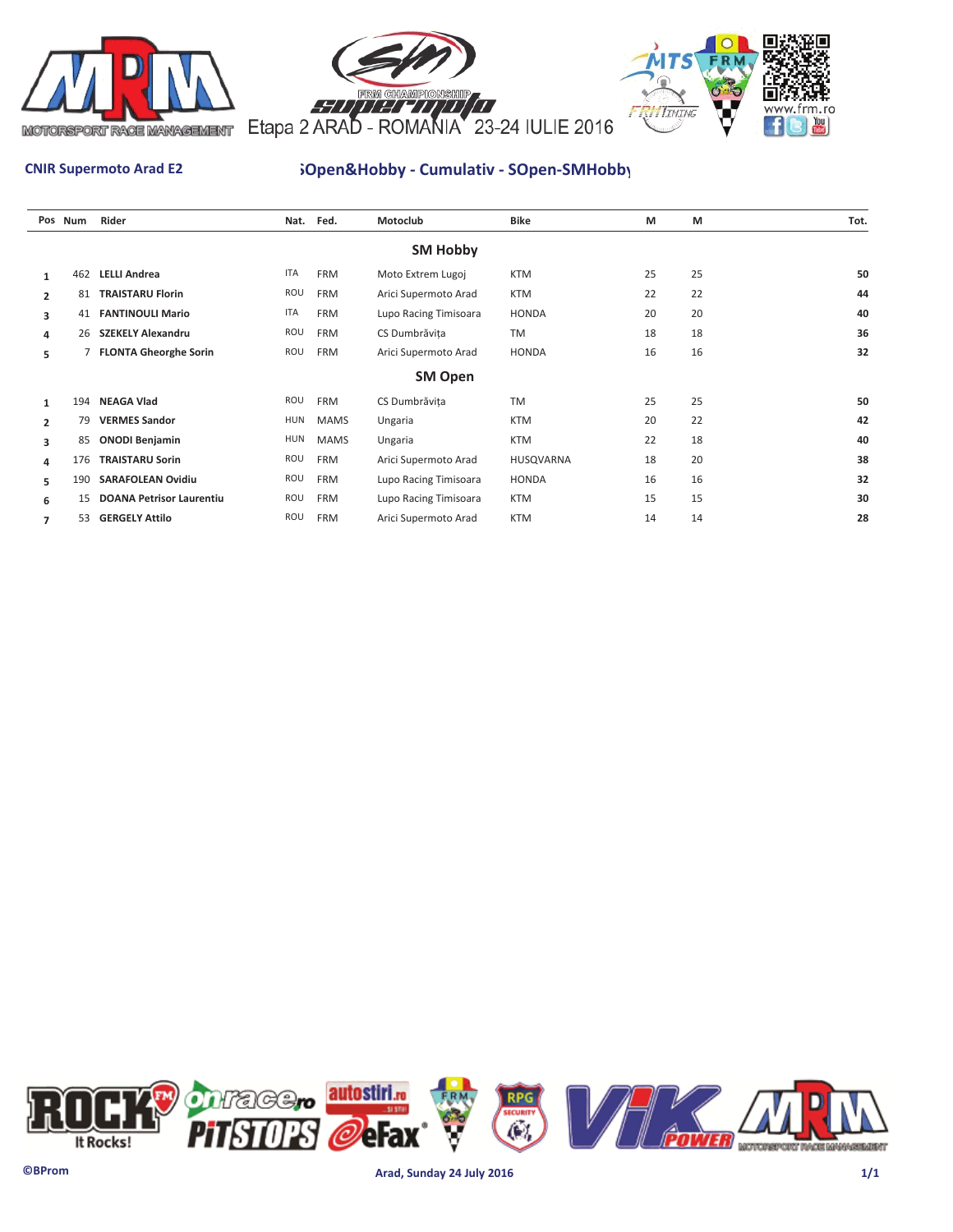





|     |     |                                 |            |             |          | Classification after 20 Laps (23,000 Km) |              |      |             |             |    | Winner Avg 70,687 Km/h |            |
|-----|-----|---------------------------------|------------|-------------|----------|------------------------------------------|--------------|------|-------------|-------------|----|------------------------|------------|
| Pos | Num | Rider                           | Nat        | Fed         | Class    | Motoclub                                 | <b>Bike</b>  | Laps | <b>Time</b> | <b>Best</b> | In | <b>Diff first</b>      | <b>Pts</b> |
| 1   | 194 | <b>NEAGA Vlad</b>               | ROU        | <b>FRM</b>  | SM Open  | CS Dumbrăvita                            | <b>TM</b>    | 20   | 19:31.356   | 57.489      | 5  | ж.                     | 25         |
| 2   | 79  | <b>VERMES Sandor</b>            | HUN        | MAMS        | SM Open  | Ungaria                                  | <b>KTM</b>   | 20   | 19:33.147   | 57.457      | 5  | 01.791                 | 22         |
| 3   | 176 | <b>TRAISTARU Sorin</b>          | ROU        | <b>FRM</b>  | SM Open  | Arici Supermoto Arad                     | HUSQVARNA    | 20   | 19:47.377   | 58.029      | 6  | 16.021                 | 20         |
| 4   | 85  | <b>ONODI Benjamin</b>           | HUN        | <b>MAMS</b> | SM Open  | Ungaria                                  | <b>KTM</b>   | 20   | 20:05.283   | 58.563      | 8  | 33.927                 | 18         |
| 5.  | 190 | <b>SARAFOLEAN Ovidiu</b>        | ROU        | <b>FRM</b>  | SM Open  | Lupo Racing Timisoara                    | <b>HONDA</b> | 19   | 20:10.677   | 01:02.133   | 16 | 1 Lap                  | 16         |
| 6   | 462 | <b>LELLI Andrea</b>             | <b>ITA</b> | <b>FRM</b>  | SM Hobby | Moto Extrem Lugoj                        | <b>KTM</b>   | 19   | 20:18.048   | 01:01.561   | 12 | 1 Lap                  | 25         |
|     | 81  | <b>TRAISTARU Florin</b>         | ROU        | <b>FRM</b>  | SM Hobby | Arici Supermoto Arad                     | <b>KTM</b>   | 18   | 19:35.858   | 01:03.133   | 4  | 2 Laps                 | 22         |
| 8   | 15  | <b>DOANA Petrisor Laurentiu</b> | ROU        | <b>FRM</b>  | SM Open  | Lupo Racing Timisoara                    | <b>KTM</b>   | 18   | 19:42.743   | 01:03.411   | 12 | 2 Laps                 | 15         |
| 9   | 41  | <b>FANTINOULI Mario</b>         | <b>ITA</b> | <b>FRM</b>  | SM Hobby | Lupo Racing Timisoara                    | <b>HONDA</b> | 18   | 19:58.620   | 01:03.789   | 13 | 2 Laps                 | 20         |

 **10** 53 **GERGELY Attilo** ROU FRM SM Open Arici Supermoto Arad KTM **18 20:03.379** 01:02.846 6 2 Laps 14 11 26 SZEKELY Alexandru **ROU FRM SM Hobby CS Dumbrăvița** TM 18 20:13.571 01:04.902 4 2 Laps 18  **12** 7 **FLONTA Gheorghe Sorin** ROU FRM SM Hobby Arici Supermoto Arad HONDA **16 19:55.647** 01:09.967 3 4 Laps 16

**Best lap: nr 79 - Vermes Sandor 57.457 in lap 5 Avg 72,054 Race Start: 24.07.2016 12:54:47 Race Finish:24.07.2016 13:15:22** 

Rezultatele sunt provizorii pana la expirarea timpului de protest si omologarea Juriului de Concurs printin ptimpe: 13:15 Timpul limita pentru contestatii expira la 30 de minute de la afisarea rezultatelor

**Printing time: 13:15**

Presedinte Juriu: Ionel Pascota Director Concurs: Lucian Jadaneantu Cronometror Sef: Sabin Olariu autostiri ⊱жж eFax It Rocks! MOTOREPORT RACE MANAGEMENT

**© Weer Arad, Sunday 24 July 2016 1/1**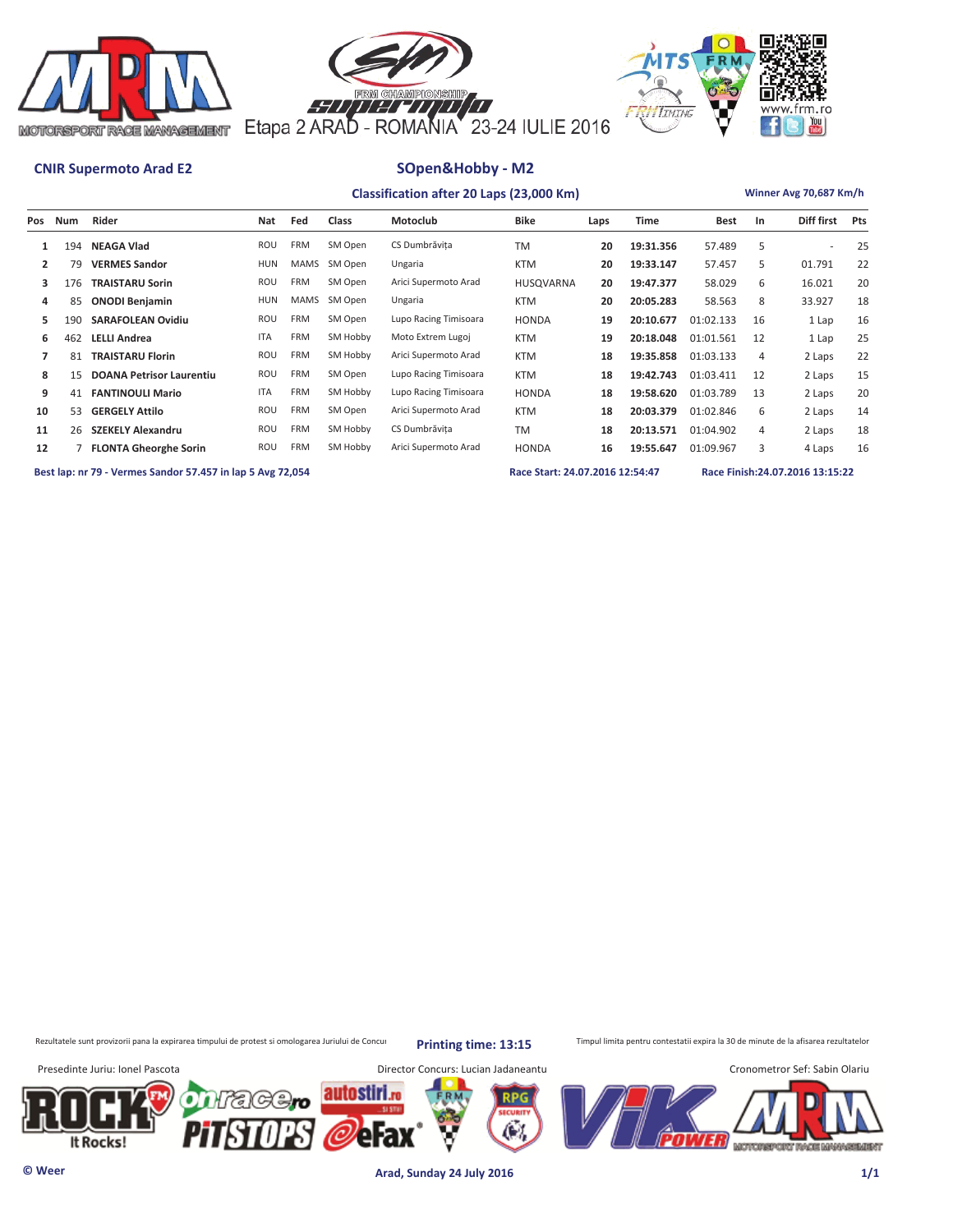





| <b>Sorted by Position</b> |                              |              |                | <b>Laptimes</b>                       |              |                |                                    |              |
|---------------------------|------------------------------|--------------|----------------|---------------------------------------|--------------|----------------|------------------------------------|--------------|
| Lap                       |                              | Time of Day  | Lap            |                                       | Time of Day  | Lap            |                                    | Time of Day  |
|                           | Po. 1 - #194 Neaga V. - TM   |              | 14             | 58.283                                | 13:08:28.614 | $\overline{7}$ | 59.558                             | 13:01:57.003 |
| $\mathbf{1}$              | 01:00.491                    | 12:55:48.560 | 15             | 58.914                                | 13:09:27.528 | 8              | 58.563                             | 13:02:55.566 |
| $\overline{2}$            | 58.043                       | 12:56:46.603 | 16             | 58.317                                | 13:10:25.845 | 9              | 59.187                             | 13:03:54.753 |
| 3                         | 58.271                       | 12:57:44.874 | 17             | 58.575                                | 13:11:24.420 | 10             | 58.908                             | 13:04:53.661 |
| 4                         | 57.978                       | 12:58:42.852 | 18             | 58.112                                | 13:12:22.532 | 11             | 01:01.490                          | 13:05:55.151 |
| 5                         | 57.489                       | 12:59:40.341 | 19             | 59.188                                | 13:13:21.720 | 12             | 01:01.217                          | 13:06:56.368 |
| 6                         | 57.707                       | 13:00:38.048 | 20             | 59.035                                | 13:14:20.755 | 13             | 59.261                             | 13:07:55.629 |
| $7\overline{ }$           | 58.099                       | 13:01:36.147 |                |                                       |              | 14             | 59.491                             | 13:08:55.120 |
|                           |                              |              |                | Po. 3 - #176 Traistaru S. - HUSQVARNA |              | 15             | 59.563                             | 13:09:54.683 |
| 8                         | 57.836                       | 13:02:33.983 | $\mathbf{1}$   | 01:02.188                             | 12:55:50.930 | 16             | 59.663                             | 13:10:54.346 |
| $\,9$                     | 58.477                       | 13:03:32.460 | $\overline{2}$ | 58.865                                | 12:56:49.795 | 17             | 59.107                             | 13:11:53.453 |
| 10                        | 58.296                       | 13:04:30.756 | 3              | 58.444                                | 12:57:48.239 | 18             | 59.411                             | 13:12:52.864 |
| 11                        | 58.628                       | 13:05:29.384 | $\overline{4}$ | 58.479                                | 12:58:46.718 | 19             | 59.325                             | 13:13:52.189 |
|                           | 12<br>58.188<br>13:06:27.572 |              | 5              | 58.477                                | 12:59:45.195 | 20             | 01:00.702                          | 13:14:52.891 |
| 13                        | 57.905                       | 13:07:25.477 | 6              | 58.029                                | 13:00:43.224 |                |                                    |              |
| 14                        | 58.721<br>13:08:24.198       |              | $\overline{7}$ | 58.102                                | 13:01:41.326 |                | Po. 5 - #190 Sarafolean O. - HONDA |              |
| 15                        | 58.825                       | 13:09:23.023 | 8              | 58.160                                | 13:02:39.486 | $\mathbf{1}$   | 01:05.607                          | 12:55:54.638 |
| 16                        | 58.676                       | 13:10:21.699 | 9              | 01:00.614                             | 13:03:40.100 | $\overline{2}$ | 01:03.418                          | 12:56:58.056 |
| 17                        | 58.716                       | 13:11:20.415 | 10             | 58.721                                | 13:04:38.821 | 3              | 01:03.431                          | 12:58:01.487 |
| 18                        | 58.593                       | 13:12:19.008 | 11             | 59.410                                | 13:05:38.231 | 4              | 01:03.391                          | 12:59:04.878 |
| 19                        | 59.573                       | 13:13:18.581 | 12             | 01:00.094                             | 13:06:38.325 | 5              | 01:03.472                          | 13:00:08.350 |
| 20                        | 01:00.383                    | 13:14:18.964 | 13             | 58.522                                | 13:07:36.847 | 6              | 01:03.146                          | 13:01:11.496 |
|                           | Po. 2 - # 79 Vermes S. - KTM |              | 14             | 58.615                                | 13:08:35.462 | $\overline{7}$ | 01:02.903                          | 13:02:14.399 |
| $\mathbf{1}$              | 01:01.079                    | 12:55:49.514 | 15             | 58.737                                | 13:09:34.199 | 8              | 01:03.769                          | 13:03:18.168 |
| $\overline{2}$            | 58.435                       | 12:56:47.949 | 16             | 59.362                                | 13:10:33.561 | 9              | 01:02.708                          | 13:04:20.876 |
| 3                         | 57.551                       | 12:57:45.500 | 17             | 59.614                                | 13:11:33.175 | 10             | 01:02.761                          | 13:05:23.637 |
| 4                         | 57.747                       | 12:58:43.247 | 18             | 58.893                                | 13:12:32.068 | 11             | 01:03.761                          | 13:06:27.398 |
| 5                         | 57.457                       | 12:59:40.704 | 19             | 01:00.957                             | 13:13:33.025 | 12             | 01:05.673                          | 13:07:33.071 |
|                           |                              |              | 20             | 01:01.960                             | 13:14:34.985 | 13             | 01:04.402                          | 13:08:37.473 |
|                           | 6<br>58.225<br>13:00:38.929  |              |                |                                       |              | 14             | 01:02.927                          | 13:09:40.400 |
| $\overline{7}$            | 57.548                       | 13:01:36.477 |                | Po. 4 - # 85 Onodi B. - KTM           |              | 15             | 01:03.214                          | 13:10:43.614 |
| 8                         | 57.907                       | 13:02:34.384 | $\mathbf{1}$   | 59.948                                | 12:55:48.178 | 16             | 01:02.133                          | 13:11:45.747 |
| 9                         | 59.682                       | 13:03:34.066 | $\overline{2}$ | 01:10.454                             | 12:56:58.632 | 17             | 01:03.285                          | 13:12:49.032 |
| 10                        | 58.038                       | 13:04:32.104 | 3              | 01:01.384                             | 12:58:00.016 | 18             | 01:02.727                          | 13:13:51.759 |
| 11                        | 59.970                       | 13:05:32.074 | 4              | 59.030                                | 12:58:59.046 | 19             | 01:06.526                          | 13:14:58.285 |
| 12                        | 58.903                       | 13:06:30.977 | 5              | 59.212                                | 12:59:58.258 |                |                                    |              |
| 13                        | 59.354                       | 13:07:30.331 | 6              | 59.187                                | 13:00:57.445 |                |                                    |              |

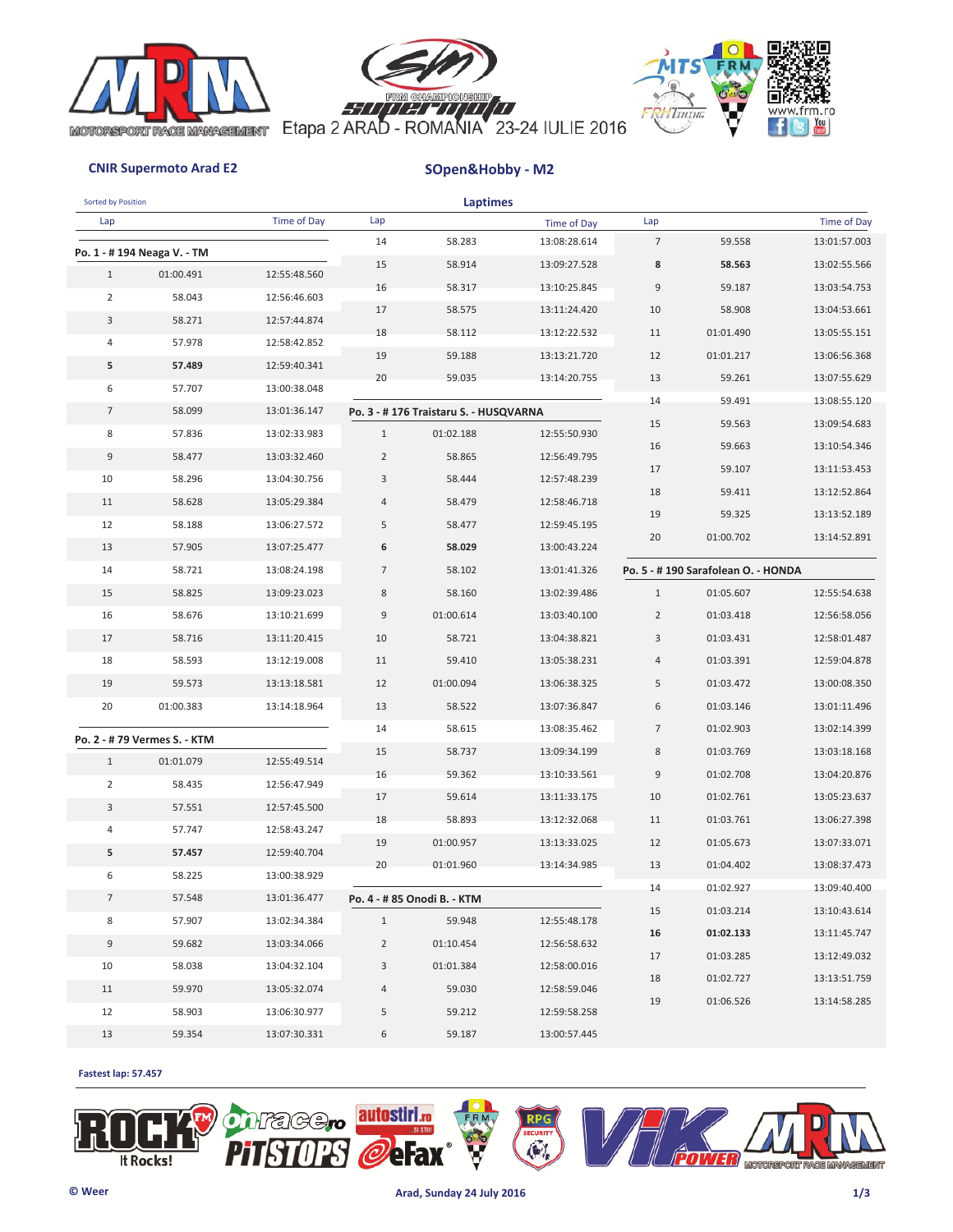





| Sorted by Position |                                 |              |                | <b>Laptimes</b>                   |              |                |                                |              |
|--------------------|---------------------------------|--------------|----------------|-----------------------------------|--------------|----------------|--------------------------------|--------------|
| Lap                |                                 | Time of Day  | Lap            |                                   | Time of Day  | Lap            |                                | Time of Day  |
|                    | Po. 6 - #462 Lelli A. - KTM     |              | 15             | 01:05.577                         | 13:11:01.686 | 12             | 01:04.360                      | 13:08:02.857 |
| $\mathbf{1}$       | 01:08.049                       | 12:55:57.145 | 16             | 01:06.701                         | 13:12:08.387 | 13             | 01:03.789                      | 13:09:06.646 |
| $\overline{2}$     | 01:03.675                       | 12:57:00.820 | 17             | 01:06.324                         | 13:13:14.711 | 14             | 01:06.001                      | 13:10:12.647 |
| 3                  | 01:13.329                       | 12:58:14.149 | 18             | 01:08.755                         | 13:14:23.466 | 15             | 01:13.497                      | 13:11:26.144 |
| 4                  | 01:03.902                       | 12:59:18.051 |                | Po. 8 - #15 Doana P. - KTM        |              | 16             | 01:05.124                      | 13:12:31.268 |
| 5                  | 01:03.126                       | 13:00:21.177 | $\mathbf{1}$   | 01:06.577                         | 12:55:55.677 | 17             | 01:06.882                      | 13:13:38.150 |
| 6                  | 01:02.242                       | 13:01:23.419 | $\overline{2}$ | 01:04.003                         | 12:56:59.680 | 18             | 01:08.078                      | 13:14:46.228 |
| $\overline{7}$     | 01:01.570                       | 13:02:24.989 | 3              | 01:03.519                         | 12:58:03.199 |                | Po. 10 - # 53 Gergely A. - KTM |              |
| 8                  | 01:01.890                       | 13:03:26.879 | 4              | 01:03.963                         | 12:59:07.162 | $\mathbf{1}$   | 01:12.310                      | 12:56:02.444 |
| 9                  | 01:03.226                       | 13:04:30.105 | 5              | 01:03.414                         | 13:00:10.576 | $\overline{2}$ | 01:05.494                      | 12:57:07.938 |
| 10                 | 01:06.797                       | 13:05:36.902 | 6              | 01:12.647                         | 13:01:23.223 | 3              | 01:05.295                      | 12:58:13.233 |
| 11                 | 01:03.424                       | 13:06:40.326 | $\overline{7}$ | 01:04.729                         | 13:02:27.952 | $\overline{4}$ | 01:05.792                      | 12:59:19.025 |
| 12                 | 01:01.561                       | 13:07:41.887 | $\,$ 8 $\,$    | 01:03.828                         | 13:03:31.780 | 5              | 01:06.821                      | 13:00:25.846 |
| 13                 | 01:02.672                       | 13:08:44.559 | $\mathsf 9$    | 01:17.320                         | 13:04:49.100 | 6              | 01:02.846                      | 13:01:28.692 |
| 14                 | 01:02.111                       | 13:09:46.670 | 10             | 01:05.003                         | 13:05:54.103 | $\overline{7}$ | 01:05.292                      | 13:02:33.984 |
| 15                 | 01:02.023                       | 13:10:48.693 | 11             | 01:05.956                         | 13:07:00.059 | 8              | 01:08.468                      | 13:03:42.452 |
| 16                 | 01:02.515                       | 13:11:51.208 | 12             | 01:03.411                         | 13:08:03.470 | $\mathsf 9$    | 01:08.070                      | 13:04:50.522 |
| 17                 | 01:04.972                       | 13:12:56.180 | 13             | 01:03.490                         | 13:09:06.960 | 10             | 01:04.038                      | 13:05:54.560 |
| 18                 | 01:03.501                       | 13:13:59.681 | 14             | 01:04.683                         | 13:10:11.643 | 11             | 01:07.850                      | 13:07:02.410 |
| 19                 | 01:05.975                       | 13:15:05.656 | 15             | 01:04.010                         | 13:11:15.653 | 12             | 01:05.790                      | 13:08:08.200 |
|                    |                                 |              | 16             | 01:05.936                         | 13:12:21.589 | 13             | 01:07.542                      | 13:09:15.742 |
|                    | Po. 7 - # 81 Traistaru F. - KTM |              | 17             | 01:05.049                         | 13:13:26.638 | 14             | 01:09.191                      | 13:10:24.933 |
| $\mathbf{1}$       | 01:07.250                       | 12:55:56.709 | 18             | 01:03.713                         | 13:14:30.351 | 15             | 01:08.486                      | 13:11:33.419 |
| $\overline{2}$     | 01:03.387                       | 12:57:00.096 |                |                                   |              | 16             | 01:04.777                      | 13:12:38.196 |
| 3                  | 01:05.857                       | 12:58:05.953 |                | Po. 9 - #41 Fantinouli M. - HONDA |              | 17             | 01:06.250                      | 13:13:44.446 |
| 4                  | 01:03.133                       | 12:59:09.086 | $\mathbf{1}$   | 01:12.919                         | 12:56:02.307 | 18             | 01:06.541                      | 13:14:50.987 |
| 5                  | 01:03.875                       | 13:00:12.961 | $\overline{2}$ | 01:05.484                         | 12:57:07.791 |                |                                |              |
| 6                  | 01:03.607                       | 13:01:16.568 | 3              | 01:05.268                         | 12:58:13.059 |                |                                |              |
| $\overline{7}$     | 01:03.282                       | 13:02:19.850 | 4              | 01:04.969                         | 12:59:18.028 |                |                                |              |
| 8                  | 01:04.615                       | 13:03:24.465 | 5              | 01:06.016                         | 13:00:24.044 |                |                                |              |
| 9                  | 01:04.738                       | 13:04:29.203 | 6              | 01:04.378                         | 13:01:28.422 |                |                                |              |
| 10                 | 01:08.494                       | 13:05:37.697 | $\overline{7}$ | 01:05.288                         | 13:02:33.710 |                |                                |              |
| 11                 | 01:04.135                       | 13:06:41.832 | 8              | 01:06.501                         | 13:03:40.211 |                |                                |              |
| 12                 | 01:03.615                       | 13:07:45.447 | 9              | 01:06.593                         | 13:04:46.804 |                |                                |              |
| 13                 | 01:04.669                       | 13:08:50.116 | 10             | 01:05.426                         | 13:05:52.230 |                |                                |              |
| 14                 | 01:05.993                       | 13:09:56.109 | 11             | 01:06.267                         | 13:06:58.497 |                |                                |              |

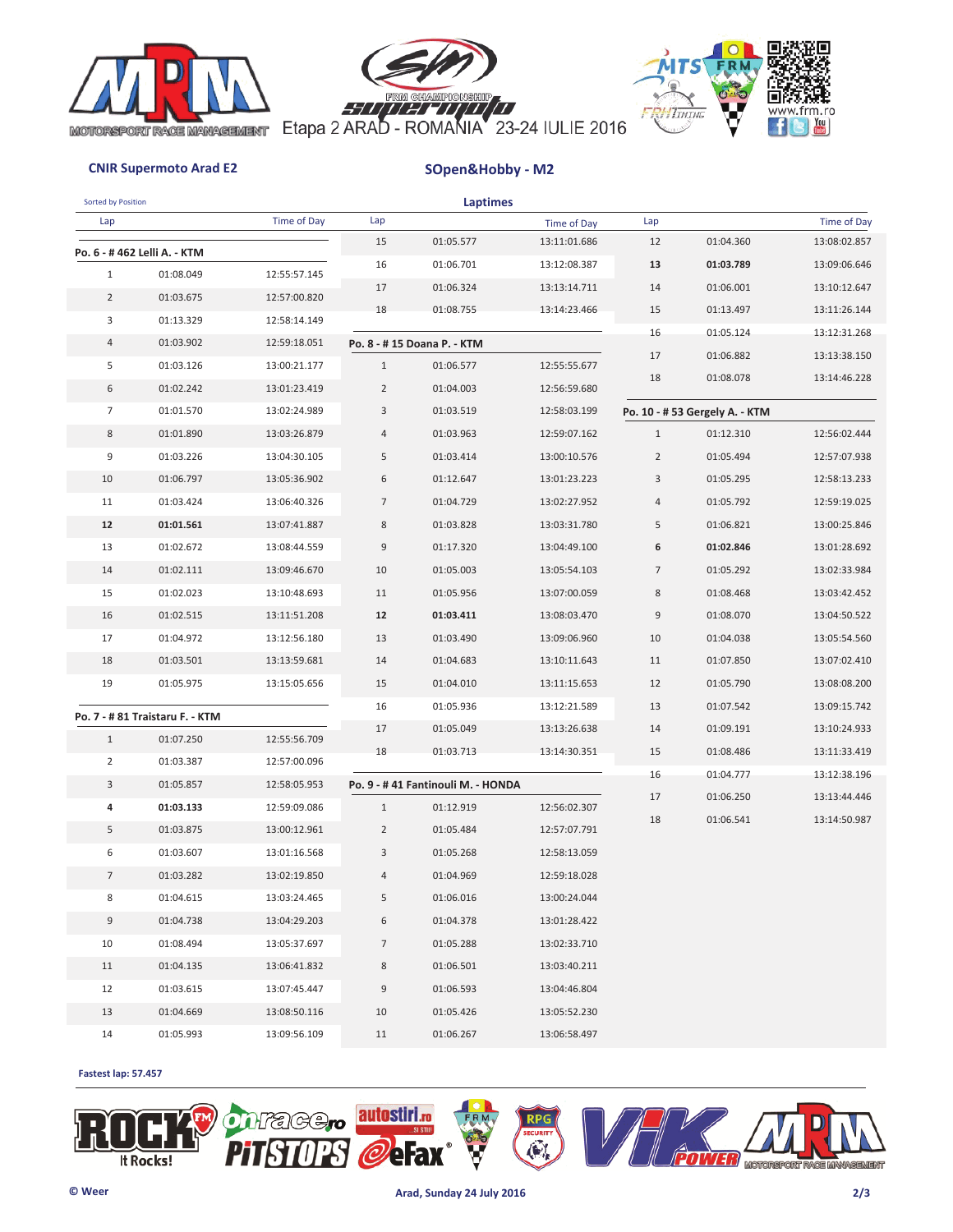





| Sorted by Position |                                |              |     | <b>Laptimes</b> |              |     |             |
|--------------------|--------------------------------|--------------|-----|-----------------|--------------|-----|-------------|
| Lap                |                                | Time of Day  | Lap |                 | Time of Day  | Lap | Time of Day |
|                    | Po. 11 - # 26 Szekely A. - TM  |              | 16  | 01:14.027       | 13:14:43.255 |     |             |
| $\mathbf{1}$       | 01:11.618                      | 12:56:01.376 |     |                 |              |     |             |
| $\overline{2}$     | 01:05.389                      | 12:57:06.765 |     |                 |              |     |             |
| 3                  | 01:05.375                      | 12:58:12.140 |     |                 |              |     |             |
| 4                  | 01:04.902                      | 12:59:17.042 |     |                 |              |     |             |
| 5                  | 01:05.675                      | 13:00:22.717 |     |                 |              |     |             |
| 6                  | 01:04.981                      | 13:01:27.698 |     |                 |              |     |             |
| $\overline{7}$     | 01:05.485                      | 13:02:33.183 |     |                 |              |     |             |
| 8                  | 01:08.974                      | 13:03:42.157 |     |                 |              |     |             |
| 9                  | 01:09.110                      | 13:04:51.267 |     |                 |              |     |             |
| 10                 | 01:08.464                      | 13:05:59.731 |     |                 |              |     |             |
| 11                 | 01:06.263                      | 13:07:05.994 |     |                 |              |     |             |
| 12                 | 01:06.127                      | 13:08:12.121 |     |                 |              |     |             |
| 13                 | 01:06.623                      | 13:09:18.744 |     |                 |              |     |             |
| 14                 | 01:08.881                      | 13:10:27.625 |     |                 |              |     |             |
| 15                 | 01:08.358                      | 13:11:35.983 |     |                 |              |     |             |
| 16                 | 01:07.445                      | 13:12:43.428 |     |                 |              |     |             |
| 17                 | 01:06.913                      | 13:13:50.341 |     |                 |              |     |             |
| 18                 | 01:10.838                      | 13:15:01.179 |     |                 |              |     |             |
|                    | Po. 12 - # 7 Flonta G. - HONDA |              |     |                 |              |     |             |
| $\mathbf{1}$       | 01:19.795                      | 12:56:10.281 |     |                 |              |     |             |
| $\overline{2}$     | 01:10.833                      | 12:57:21.114 |     |                 |              |     |             |
| 3                  | 01:09.967                      | 12:58:31.081 |     |                 |              |     |             |
| 4                  | 01:13.478                      | 12:59:44.559 |     |                 |              |     |             |
| 5                  | 01:11.488                      | 13:00:56.047 |     |                 |              |     |             |
| 6                  | 01:12.517                      | 13:02:08.564 |     |                 |              |     |             |
| $\overline{7}$     | 01:10.854                      | 13:03:19.418 |     |                 |              |     |             |
| 8                  | 01:12.819                      | 13:04:32.237 |     |                 |              |     |             |
| 9                  | 01:20.749                      | 13:05:52.986 |     |                 |              |     |             |
| 10                 | 01:20.403                      | 13:07:13.389 |     |                 |              |     |             |
| 11                 | 01:12.438                      | 13:08:25.827 |     |                 |              |     |             |
| 12                 | 01:18.937                      | 13:09:44.764 |     |                 |              |     |             |
| 13                 | 01:16.212                      | 13:11:00.976 |     |                 |              |     |             |
| 14                 | 01:11.815                      | 13:12:12.791 |     |                 |              |     |             |
| 15                 | 01:16.437                      | 13:13:29.228 |     |                 |              |     |             |

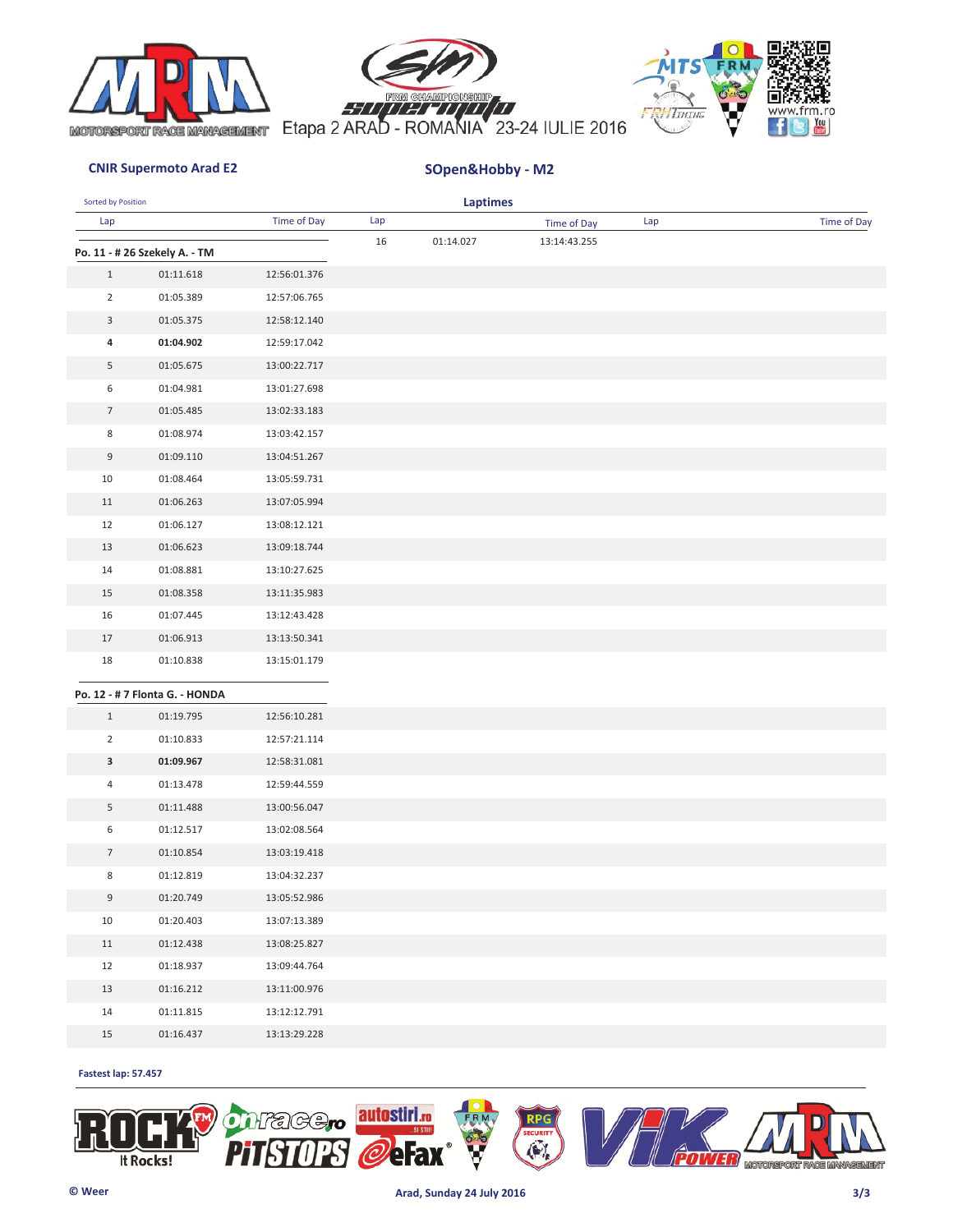





|                |     |     |     |     |     |     |                                     |     |     |     |         |     |         |     |                         |     |     |                     |    | Lapchart |                             |
|----------------|-----|-----|-----|-----|-----|-----|-------------------------------------|-----|-----|-----|---------|-----|---------|-----|-------------------------|-----|-----|---------------------|----|----------|-----------------------------|
| P/L            |     |     |     |     |     |     |                                     |     |     | 10  |         | 12  | 13      | 14  | 15                      |     | 17  | 18                  | 19 | 20       | Rider                       |
| 1              | 85  | 194 | 194 | 194 | 194 | 194 | 194                                 | 194 | 194 | 194 | 194     | 194 | 194     | 194 | 194                     |     |     | 194 194 194 194 194 |    |          | 194 Neaga Vlad              |
| $\overline{2}$ | 194 | 79  | 79  | 79  | 79  | 79  | 79                                  | 79  | 79  | 79  | 79      | 79  | 79      | 79  | 79                      | 79  | 79  | 79                  | 79 | 79       | 79 Vermes Sandor            |
| 3              | 79  |     |     |     |     |     | 176 176 176 176 176 176 176 176 176 |     |     |     | 176 176 |     | 176 176 |     | 176 176 176 176 176 176 |     |     |                     |    |          | 176 Traistaru Sorin         |
| 4              | 176 | 190 | 85  | 85  | 85  | 85  | 85                                  | 85  | 85  | 85  | 85      | 85  | 85      | 85  | 85                      | 85  | 85  | 85                  | 85 | 85       | 85 Onodi Benjamin           |
| 5              | 190 | 85  | 190 | 190 | 190 | 190 | 190                                 | 190 | 190 | 190 | 190     | 190 | 190     | 190 | 190                     | 190 | 190 | 190 190             |    |          | 190 Sarafolean Ovidiu       |
| 6              | 15  | 15  | 15  | 15  | 15  | 81  | 81                                  | 81  | 81  | 462 | 462     | 462 | 462     | 462 | 462 462 462 462 462     |     |     |                     |    |          | 462 Lelli Andrea            |
| $\overline{7}$ | 81  | 81  | 81  | 81  | 81  | 15  | 462                                 | 462 | 462 | 81  | 81      | 81  | 81      | 81  | 81                      | 81  | 81  | 81                  |    |          | 81 Traistaru Florin         |
| 8              | 462 | 462 | 26  | 26  | 462 | 462 | 15                                  | 15  | 41  | 41  | 41      | 41  | 41      | 15  | 15                      | 15  | 15  | 15                  |    |          | 15 Doana Petrisor Laurentiu |
| 9              | 26  | 26  | 41  | 41  | 26  | 26  | 26                                  | 41  | 15  | 15  | 15      | 15  | 15      | 41  | 41                      | 41  | 41  | 41                  |    |          | 41 Fantinouli Mario         |
| 10             | 41  | 41  | 53  | 462 | 41  | 41  | 41                                  | 26  | 53  | 53  | 53      | 53  | 53      | 53  | 53                      | 53  | 53  | 53                  |    |          | 53 Gergely Attilo           |
| 11             | 53  | 53  | 462 | 53  | 53  | 53  | 53                                  | 53  | 26  | 26  | 26      | 26  | 26      | 26  | 26                      | 26  | 26  | 26                  |    |          | 26 Szekely Alexandru        |
| 12             |     |     |     |     |     |     |                                     |     |     |     |         |     |         |     |                         |     |     |                     |    |          | 7 Flonta Gheorghe Sorin     |

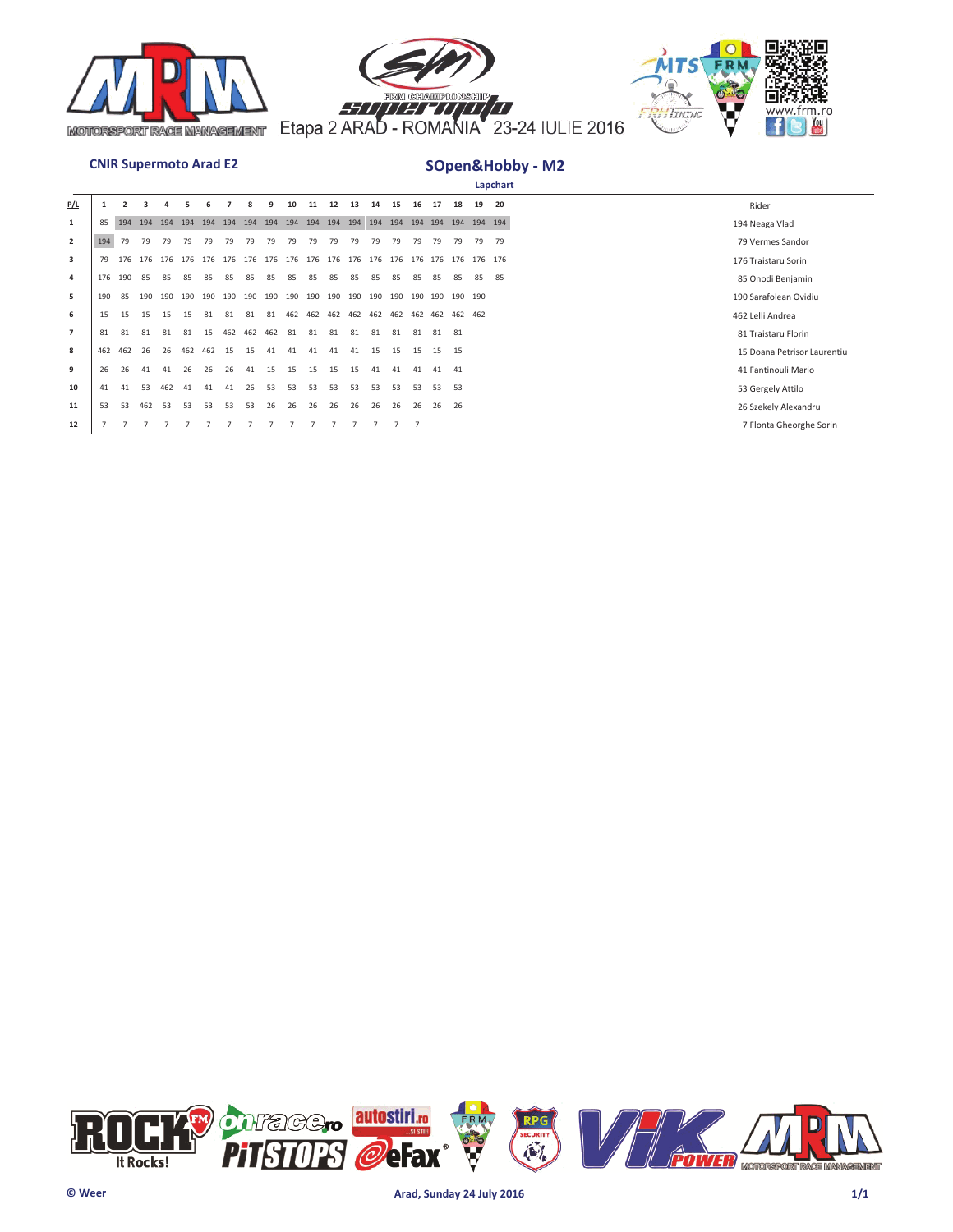





|     |     |                                 |            |                        | Winner Avg 69,921 Km/h |                       |              |      |           |             |    |                          |     |
|-----|-----|---------------------------------|------------|------------------------|------------------------|-----------------------|--------------|------|-----------|-------------|----|--------------------------|-----|
| Pos | Num | Rider                           | Nat        | Fed                    | <b>Class</b>           | Motoclub              | <b>Bike</b>  | Laps | Time      | <b>Best</b> | In | Diff first               | Pts |
|     | 194 | <b>NEAGA Vlad</b>               | ROU        | <b>FRM</b>             | SM Open                | CS Dumbrăvita         | <b>TM</b>    | 20   | 19:44.198 | 57.149      | 5  | $\overline{\phantom{a}}$ | 25  |
| 2   | 85  | <b>ONODI Benjamin</b>           | <b>HUN</b> | MAMS                   | SM Open                | Ungaria               | <b>KTM</b>   | 20   | 19:45.298 | 58.402      | 8  | 01.100                   | 22  |
| 3   | 79  | <b>VERMES Sandor</b>            | <b>HUN</b> | MAMS                   | SM Open                | Ungaria               | <b>KTM</b>   | 20   | 19:47.477 | 58.303      | 12 | 03.279                   | 20  |
| 4   | 176 | <b>TRAISTARU Sorin</b>          | ROU        | <b>FRM</b>             | SM Open                | Arici Supermoto Arad  | HUSQVARNA    | 20   | 19:47.705 | 58.188      | 8  | 03.507                   | 18  |
| 5   | 462 | <b>LELLI Andrea</b>             | <b>ITA</b> | <b>FRM</b>             | SM Hobby               | Moto Extrem Lugoj     | <b>KTM</b>   | 19   | 20:05.696 | 01:02.283   | 2  | 1 Lap                    | 25  |
| 6   | 190 | <b>SARAFOLEAN Ovidiu</b>        | ROU        | <b>FRM</b>             | SM Open                | Lupo Racing Timisoara | <b>HONDA</b> | 19   | 20:26.473 | 01:02.656   | 6  | 1 Lap                    | 16  |
|     | 15  | <b>DOANA Petrisor Laurentiu</b> | ROU        | <b>FRM</b>             | SM Open                | Lupo Racing Timisoara | <b>KTM</b>   | 19   | 21:49.462 | 01:02.951   | 11 | 1 Lap                    | 15  |
| 8   | 81  | <b>TRAISTARU Florin</b>         | ROU        | <b>FRM</b>             | SM Hobby               | Arici Supermoto Arad  | <b>KTM</b>   | 18   | 19:47.317 | 01:02.037   |    | 2 Laps                   | 22  |
| 9   | 41  | <b>FANTINOULI Mario</b>         | <b>ITA</b> | <b>FRM</b>             | SM Hobby               | Lupo Racing Timisoara | <b>HONDA</b> | 18   | 19:55.452 | 01:04.125   | 3  | 2 Laps                   | 20  |
| 10  | 26  | <b>SZEKELY Alexandru</b>        | ROU        | <b>FRM</b><br>SM Hobby |                        | CS Dumbrăvita         | <b>TM</b>    | 18   | 20:35.202 | 01:04.745   |    | 2 Laps                   | 18  |
| 11  | 53  | <b>GERGELY Attilo</b>           | ROU        | <b>FRM</b>             | SM Open                | Arici Supermoto Arad  | <b>KTM</b>   | 18   | 20:35.240 | 01:04.663   | 5  | 2 Laps                   | 14  |
| 12  |     | <b>FLONTA Gheorghe Sorin</b>    | ROU        | <b>FRM</b>             | SM Hobby               | Arici Supermoto Arad  | <b>HONDA</b> | 17   | 20:44.451 | 01:09.044   | 17 | 3 Laps                   | 16  |

**Best lap: nr 194 - Neaga Vlad 57.149 in lap 5 Avg 72,442 Race Start: 24.07.2016 10:57:35 Race Finish:24.07.2016 11:23:01** 

Rezultatele sunt provizorii pana la expirarea timpului de protest si omologarea Juriului de Concurs printin ptimpe: 11:23 Timpul limita pentru contestatii expira la 30 de minute de la afisarea rezultatelor

**Printing time: 11:23**

Presedinte Juriu: Ionel Pascota Director Concurs: Lucian Jadaneantu Cronometror Sef: Sabin Olariu autostiri (с≠€ (C) efax It Rocks! MOTOREPORT RACE MANAGEMENT

**© Weer Arad, Sunday 24 July 2016 1/1**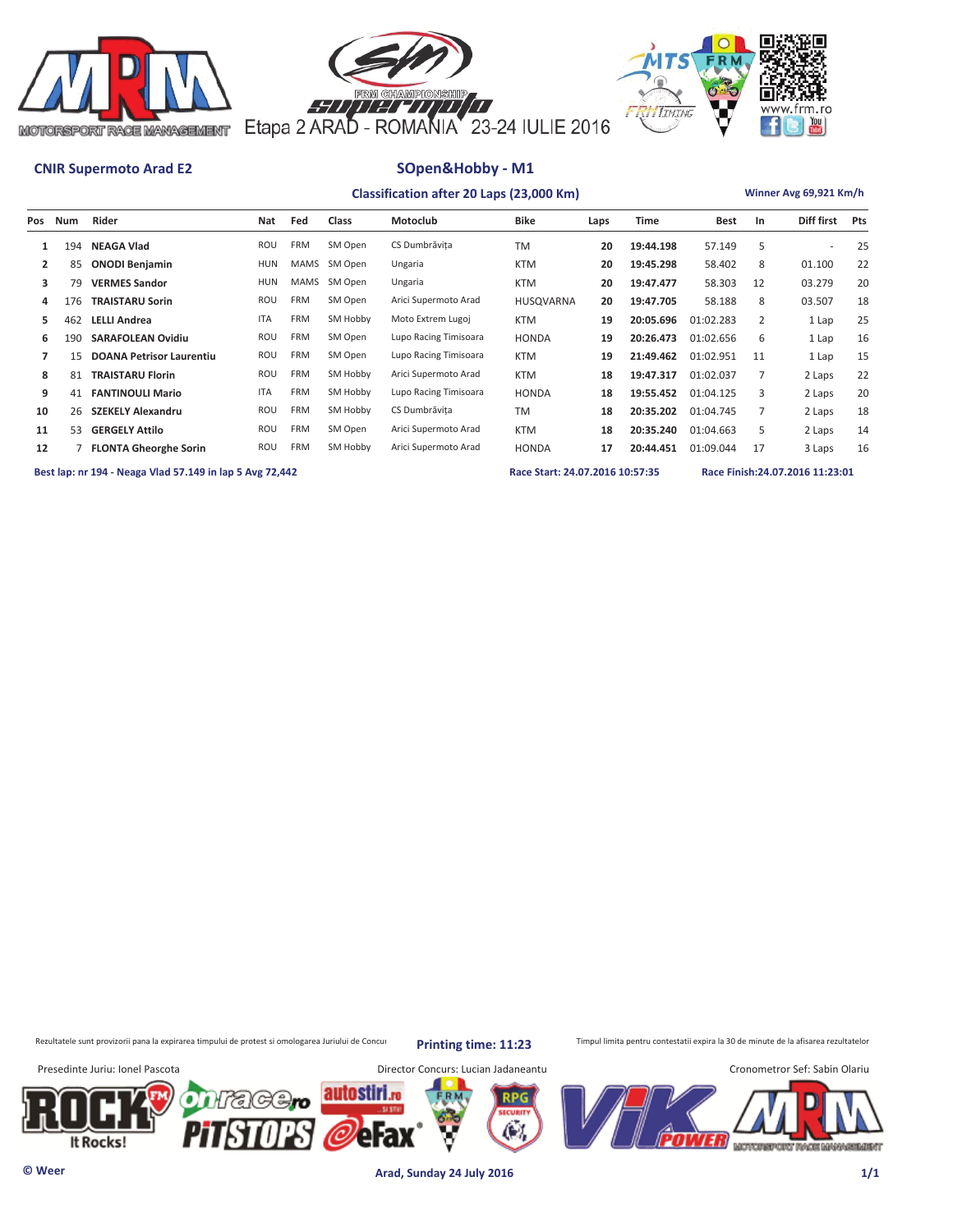





| Sorted by Position |                             |              |                | <b>Laptimes</b>                       |              |                |                             |                    |
|--------------------|-----------------------------|--------------|----------------|---------------------------------------|--------------|----------------|-----------------------------|--------------------|
| Lap                |                             | Time of Day  | Lap            |                                       | Time of Day  | Lap            |                             | <b>Time of Day</b> |
|                    | Po. 1 - # 194 Neaga V. - TM |              | 14             | 59.628                                | 11:11:26.255 | $\overline{7}$ | 58.236                      | 11:04:30.884       |
| $\mathbf{1}$       | 01:02.122                   | 10:58:38.362 | 15             | 58.831                                | 11:12:25.086 | 8              | 58.188                      | 11:05:29.072       |
| $\overline{2}$     | 59.094                      | 10:59:37.456 | 16             | 59.653                                | 11:13:24.739 | 9              | 01:00.888                   | 11:06:29.960       |
| 3                  | 58.499                      | 11:00:35.955 | 17             | 58.563                                | 11:14:23.302 | 10             | 01:00.921                   | 11:07:30.881       |
| 4                  | 01:10.067                   | 11:01:46.022 | 18             | 58.455                                | 11:15:21.757 | 11             | 59.381                      | 11:08:30.262       |
|                    |                             |              | 19             | 58.911                                | 11:16:20.668 | 12             | 58.370                      | 11:09:28.632       |
| 5                  | 57.149                      | 11:02:43.171 | 20             | 01:00.338                             | 11:17:21.006 | 13             | 58.540                      | 11:10:27.172       |
| 6                  | 57.312                      | 11:03:40.483 |                |                                       |              | 14             | 59.371                      | 11:11:26.543       |
| $7\overline{ }$    | 57.567                      | 11:04:38.050 |                | Po. 3 - # 79 Vermes S. - KTM          |              | 15             | 58.803                      | 11:12:25.346       |
| 8                  | 57.481                      | 11:05:35.531 | $\mathbf{1}$   | 01:01.671                             | 10:58:38.024 | 16             | 01:00.311                   | 11:13:25.657       |
| 9                  | 57.613                      | 11:06:33.144 | $\overline{2}$ | 59.287                                | 10:59:37.311 | 17             | 58.952                      | 11:14:24.609       |
| 10                 | 01:00.979                   | 11:07:34.123 | 3              | 58.687                                | 11:00:35.998 | 18             | 01:00.989                   | 11:15:25.598       |
| 11                 | 57.381                      | 11:08:31.504 | 4              | 01:00.346                             | 11:01:36.344 | 19             | 59.237                      | 11:16:24.835       |
| 12                 | 58.182                      | 11:09:29.686 | 5              | 58.340                                | 11:02:34.684 | 20             | 58.578                      | 11:17:23.413       |
| 13                 | 58.713                      | 11:10:28.399 | 6              | 58.695                                | 11:03:33.379 |                |                             |                    |
| 14                 | 58.276<br>11:11:26.675      |              | $\overline{7}$ | 59.050                                | 11:04:32.429 |                | Po. 5 - #462 Lelli A. - KTM |                    |
| 15                 | 58.740                      | 11:12:25.415 | 8              | 58.348                                | 11:05:30.777 | $\mathbf{1}$   | 01:05.613                   | 10:58:42.356       |
| 16                 | 59.442                      | 11:13:24.857 | 9              | 59.335                                | 11:06:30.112 | $\overline{2}$ | 01:02.283                   | 10:59:44.639       |
| 17                 | 58.675                      | 11:14:23.532 | 10             | 01:01.002                             | 11:07:31.114 | 3              | 01:02.637                   | 11:00:47.276       |
| 18                 | 57.617                      | 11:15:21.149 | 11             | 59.836                                | 11:08:30.950 | 4              | 01:02.287                   | 11:01:49.563       |
| 19                 | 57.409                      | 11:16:18.558 | 12             | 58.303                                | 11:09:29.253 | 5              | 01:02.486                   | 11:02:52.049       |
| 20                 | 01:01.348                   | 11:17:19.906 | 13             | 59.179                                | 11:10:28.432 | 6              | 01:03.192                   | 11:03:55.241       |
|                    | Po. 2 - # 85 Onodi B. - KTM |              | 14             | 59.710                                | 11:11:28.142 | 7              | 01:03.535                   | 11:04:58.776       |
| $\mathbf{1}$       | 01:01.315                   | 10:58:37.690 | 15             | 58.371                                | 11:12:26.513 | 8              | 01:02.711                   | 11:06:01.487       |
|                    |                             |              | 16             | 59.375                                | 11:13:25.888 | 9              | 01:03.180                   | 11:07:04.667       |
| $\overline{2}$     | 59.149                      | 10:59:36.839 | 17             | 58.964                                | 11:14:24.852 | 10             | 01:03.242                   | 11:08:07.909       |
| 3                  | 58.602                      | 11:00:35.441 | 18             | 59.998                                | 11:15:24.850 | 11             | 01:03.013                   | 11:09:10.922       |
| 4                  | 58.684                      | 11:01:34.125 | 19             | 59.817                                | 11:16:24.667 | 12             | 01:02.434                   | 11:10:13.356       |
| 5                  | 58.515                      | 11:02:32.640 | 20             | 58.518                                | 11:17:23.185 | 13             | 01:02.653                   | 11:11:16.009       |
|                    | 6<br>58.649<br>11:03:31.289 |              |                |                                       |              | 14             | 01:02.777                   | 11:12:18.786       |
| $\overline{7}$     | 11:04:29.733<br>58.444      |              |                | Po. 4 - #176 Traistaru S. - HUSQVARNA |              | 15             | 01:04.523                   | 11:13:23.309       |
| 8                  | 58.402<br>11:05:28.135      |              | $\mathbf{1}$   | 01:02.697                             | 10:58:39.589 | 16             | 01:06.599                   | 11:14:29.908       |
| 9                  | 01:01.132                   | 11:06:29.267 | $\overline{2}$ | 59.123                                | 10:59:38.712 | 17             | 01:03.134                   | 11:15:33.042       |
| 10                 | 01:00.536                   | 11:07:29.803 | 3              | 58.807                                | 11:00:37.519 | 18             | 01:02.696                   | 11:16:35.738       |
| 11                 | 58.788                      | 11:08:28.591 | 4              | 58.240                                | 11:01:35.759 | 19             | 01:05.666                   | 11:17:41.404       |
| 12                 | 59.122                      | 11:09:27.713 | 5              | 58.536                                | 11:02:34.295 |                |                             |                    |
| 13                 | 58.914                      | 11:10:26.627 | 6              | 58.353                                | 11:03:32.648 |                |                             |                    |

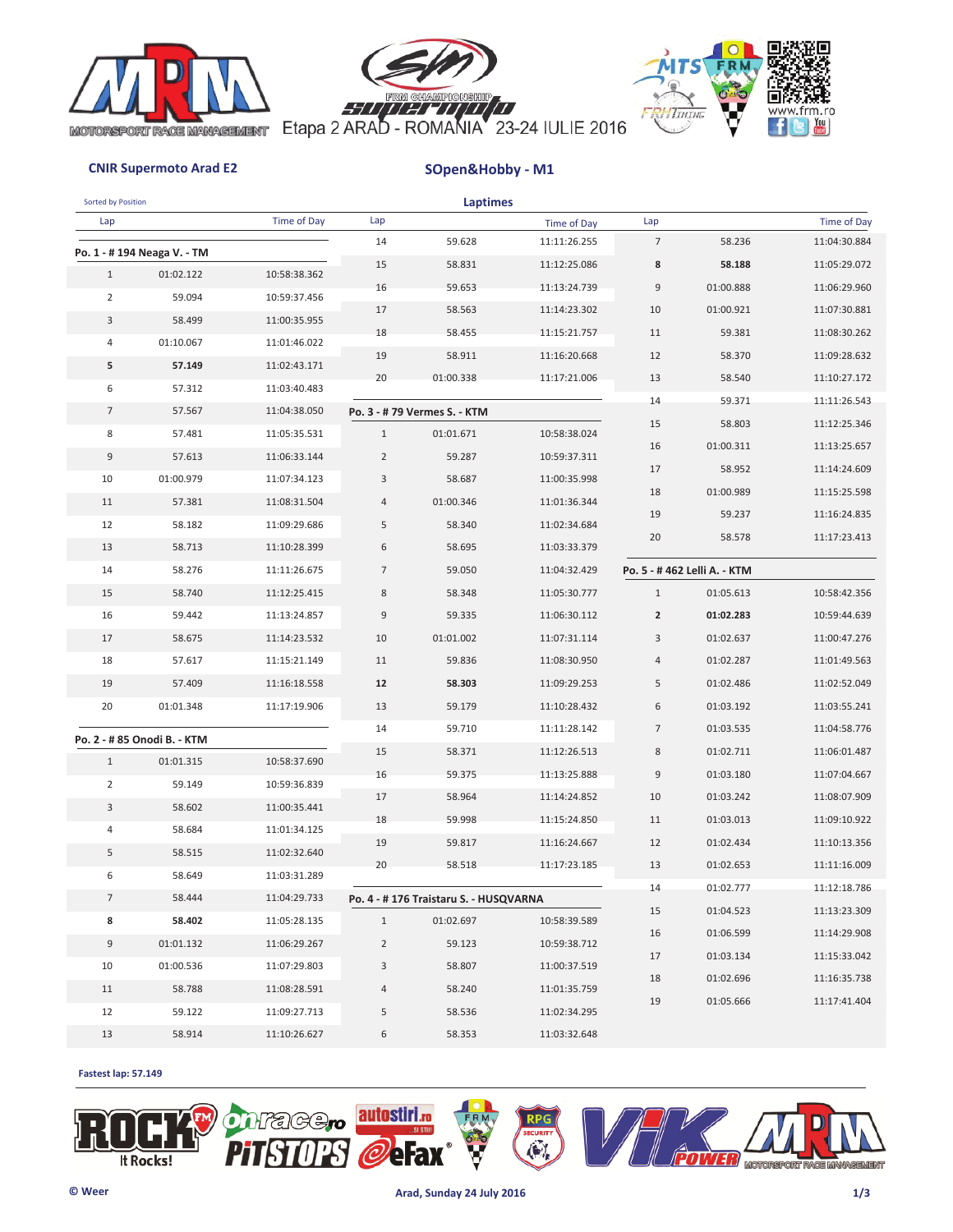





| Sorted by Position |                                    |              |                | <b>Laptimes</b>                   |              |                |                               |              |
|--------------------|------------------------------------|--------------|----------------|-----------------------------------|--------------|----------------|-------------------------------|--------------|
| Lap                |                                    | Time of Day  | Lap            |                                   | Time of Day  | Lap            |                               | Time of Day  |
|                    | Po. 6 - #190 Sarafolean O. - HONDA |              | 15             | 01:04.916                         | 11:14:08.249 | 11             | 01:04.593                     | 11:09:44.484 |
| $\mathbf{1}$       | 01:07.020                          | 10:58:44.122 | 16             | 01:03.187                         | 11:15:11.436 | 12             | 01:04.913                     | 11:10:49.397 |
| $\overline{2}$     | 01:03.285                          | 10:59:47.407 | 17             | 01:03.003                         | 11:16:14.439 | 13             | 01:07.850                     | 11:11:57.247 |
| 3                  | 01:03.349                          | 11:00:50.756 | 18             | 01:05.288                         | 11:17:19.727 | 14             | 01:05.892                     | 11:13:03.139 |
| 4                  | 01:03.586                          | 11:01:54.342 | 19             | 02:05.443                         | 11:19:25.170 | 15             | 01:05.891                     | 11:14:09.030 |
| 5                  | 01:03.880                          | 11:02:58.222 |                | Po. 8 - # 81 Traistaru F. - KTM   |              | 16             | 01:06.142                     | 11:15:15.172 |
| 6                  | 01:02.656                          | 11:04:00.878 | $\mathbf{1}$   | 01:07.580                         | 10:58:44.918 | 17             | 01:09.405                     | 11:16:24.577 |
| $\overline{7}$     | 01:02.949                          | 11:05:03.827 | $\overline{2}$ | 01:02.791                         | 10:59:47.709 | 18             | 01:06.583                     | 11:17:31.160 |
|                    |                                    | 11:06:07.984 | 3              | 01:03.122                         |              |                |                               |              |
| 8                  | 01:04.157                          |              |                |                                   | 11:00:50.831 |                | Po. 10 - # 26 Szekely A. - TM |              |
| 9                  | 01:03.885                          | 11:07:11.869 | 4              | 01:04.039                         | 11:01:54.870 | $1\,$          | 01:13.719                     | 10:58:51.737 |
| 10                 | 01:04.406                          | 11:08:16.275 | 5              | 01:03.645                         | 11:02:58.515 | $\overline{2}$ | 01:07.046                     | 10:59:58.783 |
| 11                 | 01:03.703                          | 11:09:19.978 | 6              | 01:03.756                         | 11:04:02.271 | 3              | 01:04.873                     | 11:01:03.656 |
| 12                 | 01:03.722                          | 11:10:23.700 | $\overline{7}$ | 01:02.037                         | 11:05:04.308 | 4              | 01:05.202                     | 11:02:08.858 |
| 13                 | 01:10.525                          | 11:11:34.225 | 8              | 01:04.021                         | 11:06:08.329 | 5              | 01:05.073                     | 11:03:13.931 |
| 14                 | 01:03.646                          | 11:12:37.871 | 9              | 01:28.698                         | 11:07:37.027 | 6              | 01:04.883                     | 11:04:18.814 |
| 15                 | 01:04.440                          | 11:13:42.311 | 10             | 01:05.524                         | 11:08:42.551 | $\overline{7}$ | 01:04.745                     | 11:05:23.559 |
| 16                 | 01:03.093                          | 11:14:45.404 | 11             | 01:04.097                         | 11:09:46.648 | 8              | 01:09.001                     | 11:06:32.560 |
| 17                 | 01:03.839                          | 11:15:49.243 | 12             | 01:02.917                         | 11:10:49.565 | 9              | 01:31.421                     | 11:08:03.981 |
| 18                 | 01:05.168                          | 11:16:54.411 | 13             | 01:04.125                         | 11:11:53.690 | 10             | 01:07.494                     | 11:09:11.475 |
| 19                 | 01:07.770                          | 11:18:02.181 | 14             | 01:06.421                         | 11:13:00.111 | 11             | 01:06.479                     | 11:10:17.954 |
|                    | Po. 7 - #15 Doana P. - KTM         |              | 15             | 01:04.153                         | 11:14:04.264 | 12             | 01:10.219                     | 11:11:28.173 |
| $\mathbf{1}$       | 01:11.822                          | 10:58:49.371 | 16             | 01:04.430                         | 11:15:08.694 | 13             | 01:08.662                     | 11:12:36.835 |
| $\overline{2}$     | 01:15.405                          | 11:00:04.776 | 17             | 01:04.840                         | 11:16:13.534 | 14             | 01:06.626                     | 11:13:43.461 |
| 3                  | 01:04.108                          | 11:01:08.884 | 18             | 01:09.491                         | 11:17:23.025 | 15             | 01:05.755                     | 11:14:49.216 |
| 4                  | 01:03.483                          | 11:02:12.367 |                | Po. 9 - #41 Fantinouli M. - HONDA |              | 16             | 01:08.788                     | 11:15:58.004 |
| 5                  | 01:03.985                          | 11:03:16.352 | $\mathbf{1}$   | 01:13.287                         | 10:58:50.686 | 17             | 01:06.555                     | 11:17:04.559 |
| 6                  | 01:03.882                          | 11:04:20.234 | $\overline{2}$ | 01:07.132                         | 10:59:57.818 | 18             | 01:06.351                     | 11:18:10.910 |
| 7                  | 01:03.732                          | 11:05:23.966 | 3              | 01:04.125                         | 11:01:01.943 |                |                               |              |
| 8                  | 01:07.534                          | 11:06:31.500 | 4              | 01:04.595                         | 11:02:06.538 |                |                               |              |
| 9                  | 01:05.625                          | 11:07:37.125 | 5              | 01:05.111                         | 11:03:11.649 |                |                               |              |
| 10                 | 01:05.119                          | 11:08:42.244 | 6              | 01:04.571                         | 11:04:16.220 |                |                               |              |
| 11                 | 01:02.951                          | 11:09:45.195 | 7              | 01:04.915                         | 11:05:21.135 |                |                               |              |
| 12                 | 01:04.106                          | 11:10:49.301 | 8              | 01:05.281                         | 11:06:26.416 |                |                               |              |
| 13                 | 01:03.691                          | 11:11:52.992 | 9              | 01:08.097                         | 11:07:34.513 |                |                               |              |
| 14                 | 01:10.341                          | 11:13:03.333 | 10             | 01:05.378                         | 11:08:39.891 |                |                               |              |

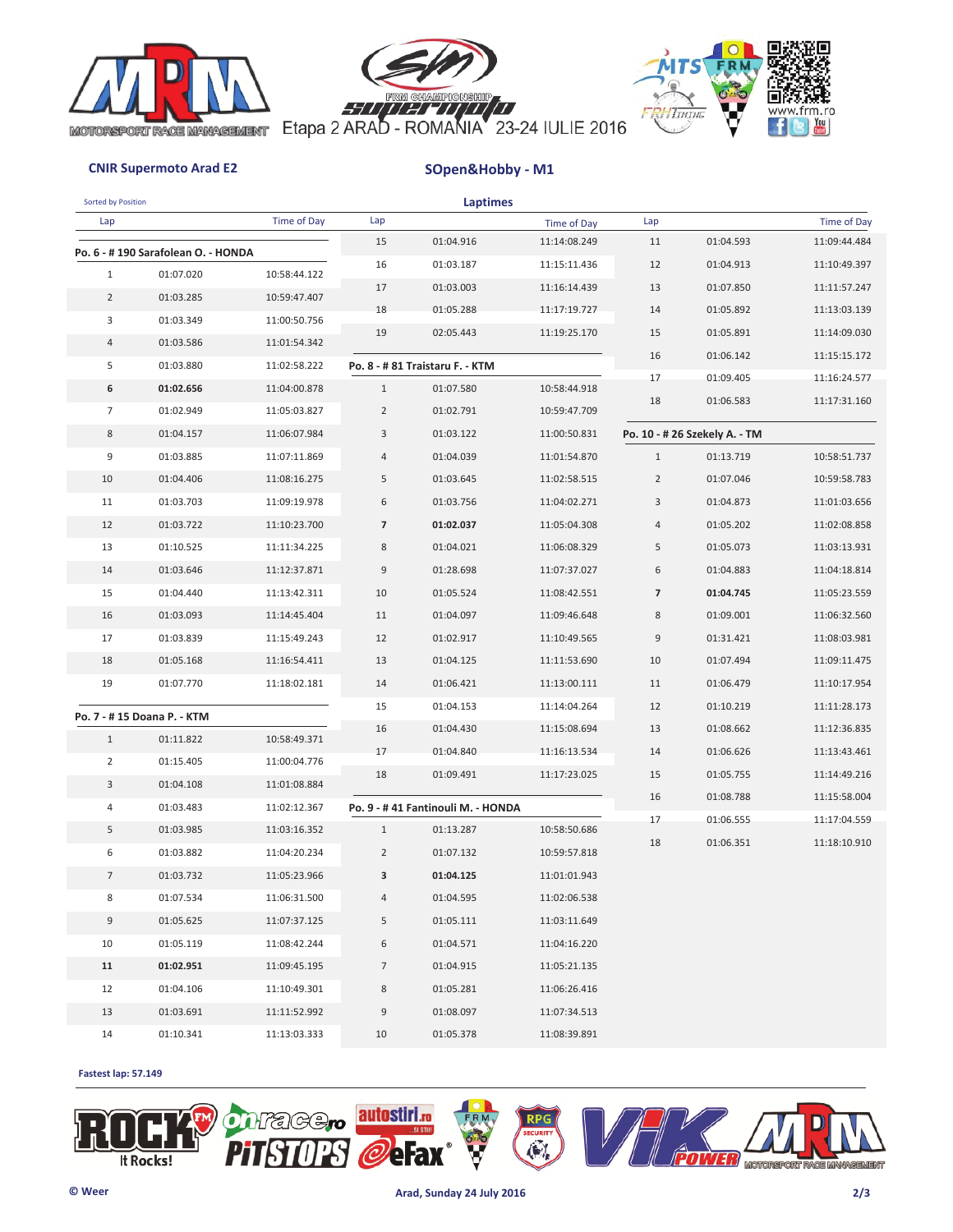





| Sorted by Position |                                             |              |     | <b>Laptimes</b> |              |     |             |
|--------------------|---------------------------------------------|--------------|-----|-----------------|--------------|-----|-------------|
| Lap                |                                             | Time of Day  | Lap |                 | Time of Day  | Lap | Time of Day |
|                    | Po. 11 - # 53 Gergely A. - KTM              |              | 16  | 01:09.502       | 11:17:11.115 |     |             |
| $\mathbf{1}$       | 01:11.466                                   | 10:58:49.217 | 17  | 01:09.044       | 11:18:20.159 |     |             |
| $\overline{2}$     | 01:05.200                                   | 10:59:54.417 |     |                 |              |     |             |
| 3                  | 01:04.998                                   | 11:00:59.415 |     |                 |              |     |             |
| $\overline{4}$     | 01:05.052                                   | 11:02:04.467 |     |                 |              |     |             |
| 5                  | 01:04.663                                   | 11:03:09.130 |     |                 |              |     |             |
| 6                  | 01:06.089                                   | 11:04:15.219 |     |                 |              |     |             |
| $\overline{7}$     | 01:06.300                                   | 11:05:21.519 |     |                 |              |     |             |
| 8                  | 01:09.651                                   | 11:06:31.170 |     |                 |              |     |             |
| 9                  | 01:12.408                                   | 11:07:43.578 |     |                 |              |     |             |
| $10\,$             | 01:15.462                                   | 11:08:59.040 |     |                 |              |     |             |
| 11                 | 01:13.371                                   | 11:10:12.411 |     |                 |              |     |             |
| 12                 | 01:13.825                                   | 11:11:26.236 |     |                 |              |     |             |
| 13                 | 01:10.359                                   | 11:12:36.595 |     |                 |              |     |             |
| 14                 | 01:06.131                                   | 11:13:42.726 |     |                 |              |     |             |
| 15                 | 01:04.688                                   | 11:14:47.414 |     |                 |              |     |             |
| 16                 | 01:06.922                                   | 11:15:54.336 |     |                 |              |     |             |
| 17                 | 01:09.252                                   | 11:17:03.588 |     |                 |              |     |             |
| 18                 | 01:07.360                                   | 11:18:10.948 |     |                 |              |     |             |
|                    |                                             |              |     |                 |              |     |             |
| $\mathbf{1}$       | Po. 12 - # 7 Flonta G. - HONDA<br>01:18.466 | 10:58:56.228 |     |                 |              |     |             |
| $\overline{2}$     | 01:13.091                                   | 11:00:09.319 |     |                 |              |     |             |
| 3                  | 01:10.115                                   | 11:01:19.434 |     |                 |              |     |             |
| 4                  | 01:09.151                                   | 11:02:28.585 |     |                 |              |     |             |
| 5                  | 01:17.352                                   | 11:03:45.937 |     |                 |              |     |             |
| 6                  | 01:10.673                                   | 11:04:56.610 |     |                 |              |     |             |
| $\overline{7}$     | 01:16.614                                   | 11:06:13.224 |     |                 |              |     |             |
| 8                  | 01:11.935                                   | 11:07:25.159 |     |                 |              |     |             |
| 9                  | 01:19.126                                   | 11:08:44.285 |     |                 |              |     |             |
| $10\,$             | 01:11.402                                   | 11:09:55.687 |     |                 |              |     |             |
| 11                 | 01:10.475                                   | 11:11:06.162 |     |                 |              |     |             |
| 12                 | 01:10.462                                   | 11:12:16.624 |     |                 |              |     |             |
| 13                 | 01:20.589                                   | 11:13:37.213 |     |                 |              |     |             |
| $14\,$             | 01:11.918                                   | 11:14:49.131 |     |                 |              |     |             |
| $15\,$             | 01:12.482                                   | 11:16:01.613 |     |                 |              |     |             |

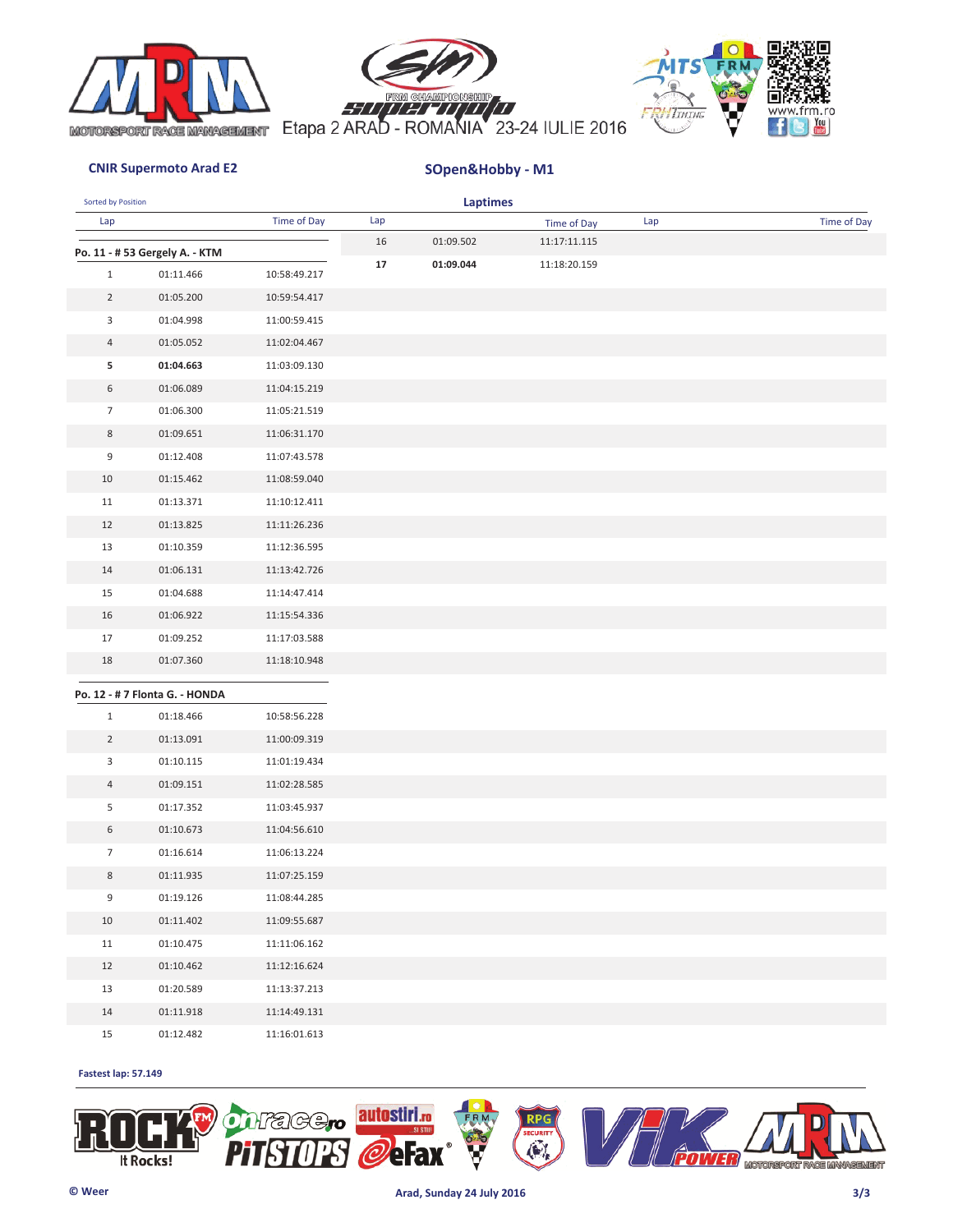





|                |     |     |     |     |     |     |     |     |     |         |     |     |     |                     |     |     |                |             |             | Lapchart |                             |
|----------------|-----|-----|-----|-----|-----|-----|-----|-----|-----|---------|-----|-----|-----|---------------------|-----|-----|----------------|-------------|-------------|----------|-----------------------------|
| <u>P/L</u>     |     |     |     |     |     |     |     |     |     | 10      | 11  | 12  | 13  | 14                  | 15  | 16  |                | 18          | 19          | 20       | Rider                       |
| 1              | 85  | 85  | 85  |     | 85  |     | 85  |     | 85  | 85      | 85  | 85  | 85  | 85                  | 85  | 85  | 85             |             | 194 194 194 |          | 194 Neaga Vlad              |
| $\overline{2}$ | 79  | 79  | 194 |     |     |     |     |     |     |         |     |     |     |                     |     |     |                | 85          | 85          | 85       | 85 Onodi Benjamin           |
| 3              | 194 | 194 | 79  | 79  | 79  | 79  | 79  | 79  | 79  | 79      | 79  | 79  |     | 194 194 194 176 176 |     |     |                | 79          | 79          | 79       | 79 Vermes Sandor            |
| 4              | 176 | 176 | 176 | 194 | 194 | 194 | 194 | 194 | 194 | 194 194 |     | 194 | 79  | 79                  | 79  | 79  | 79             | 176         | 176 176     |          | 176 Traistaru Sorin         |
| 5              | 462 | 462 | 462 | 462 | 462 | 462 | 462 | 462 | 462 | 462     | 462 | 462 | 462 | 462                 | 462 | 462 | 462            | 462 462     |             |          | 462 Lelli Andrea            |
| 6              | 190 | 190 | 190 | 190 | 190 | 190 | 190 | 190 | 190 | 190     | 190 | 190 | 190 | 190                 | 190 | 190 |                | 190 190 190 |             |          | 190 Sarafolean Ovidiu       |
| $\overline{7}$ | 81  | 81  | 81  | 81  | 81  | 81  | 81  | 81  | 41  | 41      | 41  | 15  | 15  | 81                  | 81  | 81  | 81             | 15          | 15          |          | 15 Doana Petrisor Laurentiu |
| 8              | 53  | 53  | 53  | 53  | 53  | 53  | 41  | 41  | 81  | 15      | 15  | 41  | 81  | 41                  | 15  | 15  | 15             | 81          |             |          | 81 Traistaru Florin         |
| 9              | 15  | 41  | 41  | 41  | 41  | 41  | 53  | 53  | 15  | 81      | 81  | 81  | 41  | 15                  | 41  | 41  | 41             | 41          |             |          | 41 Fantinouli Mario         |
| 10             | 41  | 26  | 26  | 26  | 26  | 26  | 26  | 15  | 53  | 53      | -53 | 53  | 53  | 53                  | 53  | 53  | 53             | 26          |             |          | 26 Szekely Alexandru        |
| 11             | 26  | 15  | 15  | 15  | 15  | 15  | 15  | 26  | 26  | 26      | 26  | 26  | 26  | 26                  | 26  | 26  | 26             | 53          |             |          | 53 Gergely Attilo           |
| 12             |     |     |     |     |     |     |     |     |     |         |     |     |     |                     |     |     | $\overline{7}$ |             |             |          | 7 Flonta Gheorghe Sorin     |

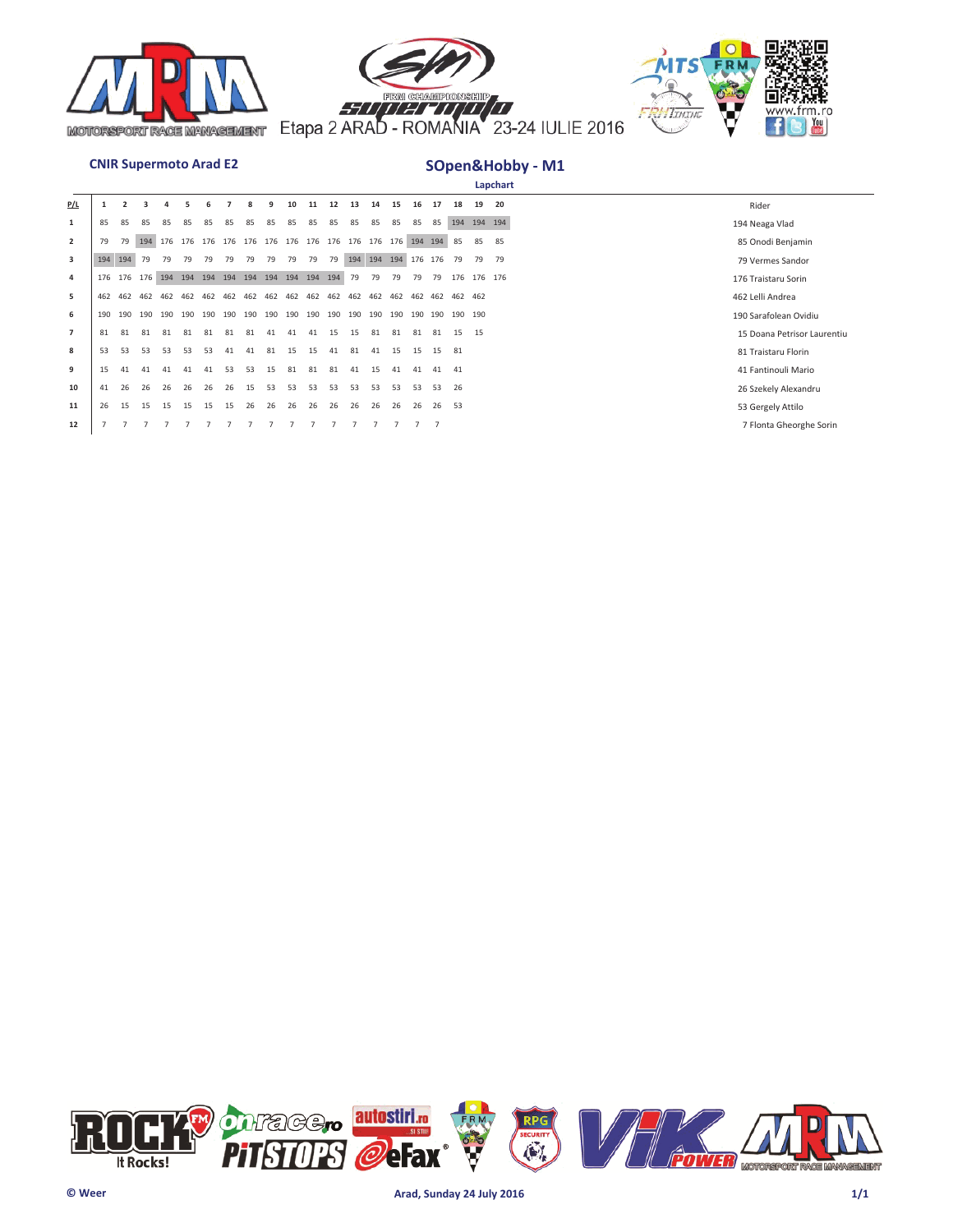





# **CNIR Supermoto Arad E2 SOpen&Hobby - Incalzire**

**Classification**

| Pos | N° | Rider                        | Nat        | Fed         | Class    | Motoclub              | <b>Bike</b>      | Laps | <b>Best</b> | In | Diff first | Diff prev | Avg   |
|-----|----|------------------------------|------------|-------------|----------|-----------------------|------------------|------|-------------|----|------------|-----------|-------|
|     |    | 194 NEAGA Vlad               | ROU        | <b>FRM</b>  | SM Open  | CS Dumbrăvita         | <b>TM</b>        | 12   | 57.559      | 6  |            | ۰         | 71,93 |
|     |    | 176 TRAISTARU Sorin          | ROU        | FRM         | SM Open  | Arici Supermoto Arad  | <b>HUSQVARNA</b> | 8    | 58.157      | 4  | 00.598     | 00.598    | 71,19 |
| 3   |    | 85 ONODI Benjamin            | <b>HUN</b> | <b>MAMS</b> | SM Open  | Ungaria               | <b>KTM</b>       | 4    | 59.098      | 4  | 01.539     | 00.941    | 70,05 |
| 4   | 79 | <b>VERMES Sandor</b>         | <b>HUN</b> | <b>MAMS</b> | SM Open  | Ungaria               | <b>KTM</b>       | 4    | 01:02.478   | 4  | 04.919     | 03.380    | 66,26 |
| 5.  | 81 | <b>TRAISTARU Florin</b>      | ROU        | <b>FRM</b>  | SM Hobby | Arici Supermoto Arad  | <b>KTM</b>       | 6    | 01:04.720   | 6  | 07.161     | 02.242    | 63,97 |
| 6   | 41 | <b>FANTINOULI Mario</b>      | <b>ITA</b> | <b>FRM</b>  | SM Hobby | Lupo Racing Timisoara | <b>HONDA</b>     | 9    | 01:05.237   | 6  | 07.678     | 00.517    | 63,46 |
|     |    | 26 SZEKELY Alexandru         | <b>ROU</b> | <b>FRM</b>  | SM Hobby | CS Dumbrăvita         | <b>TM</b>        | 10   | 01:06.618   |    | 09.059     | 01.381    | 62,15 |
| 8   |    | 53 GERGELY Attilo            | ROU        | <b>FRM</b>  | SM Open  | Arici Supermoto Arad  | <b>KTM</b>       | 4    | 01:07.242   | 3  | 09.683     | 00.624    | 61,57 |
| 9   |    | <b>FLONTA Gheorghe Sorin</b> | ROU        | <b>FRM</b>  | SM Hobby | Arici Supermoto Arad  | <b>HONDA</b>     | 8    | 01:10.545   | 8  | 12.986     | 03.303    | 58,69 |
|     |    |                              |            |             |          |                       |                  |      |             |    |            |           |       |

**Race Start: 24.07.2016 09:22:13 Race Finish: 24.07.2016 09:43:06** 

Rezultatele sunt provizorii pana la expirarea timpului de protest si omologarea Juriului d

**Printing time: 09:43**

Æ.

Timpul limita pentru contestatii expira la 30 de minute de la afisarea rezultatelor

It Rocks!

Presedinte Juriu: Ionel Pascota **Director Concurs: Lucian Jadaneantu** 



**© Weer Arad, Sunday 24 July 2016 1/1**

autostiri.ro

erax

'C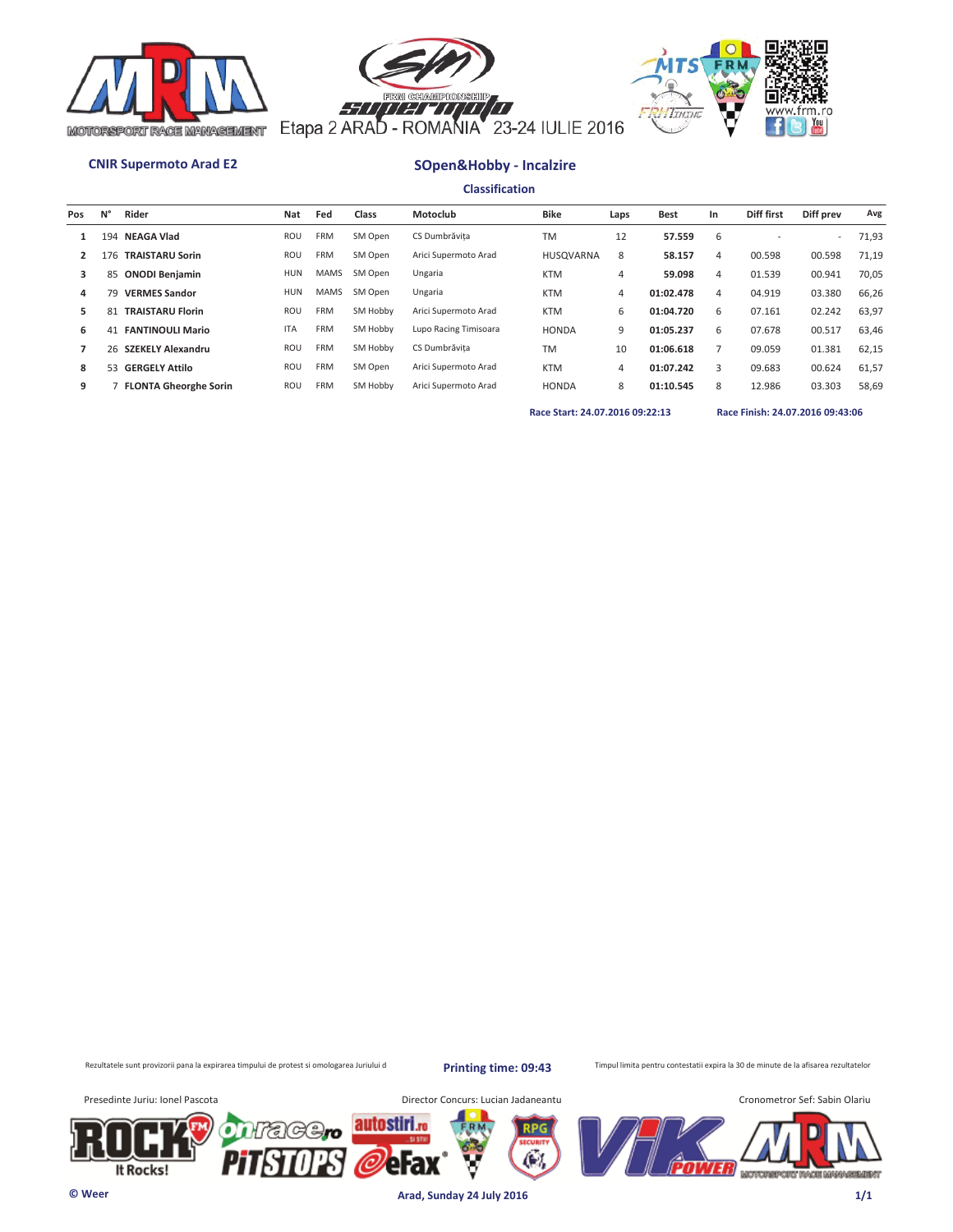





# **CNIR Supermoto Arad E2 SOpen&Hobby - Incalzire**

| Sorted by Position |                                       |              |                | Laptimes                          |              |                |           |              |
|--------------------|---------------------------------------|--------------|----------------|-----------------------------------|--------------|----------------|-----------|--------------|
| Lap                |                                       | Time of Day  | Lap            |                                   | Time of Day  | Lap            |           | Time of Day  |
|                    | Po. 1 - # 194 Neaga V. - TM           |              | $\mathbf{1}$   | 01:17.121                         | 09:32:01.229 | $\overline{2}$ | 01:13.417 | 09:29:22.693 |
| $\mathbf{1}$       | 01:12.000                             | 09:23:27.633 | $\overline{2}$ | 01:09.631                         | 09:33:10.860 | 3              | 01:16.499 | 09:30:39.192 |
| $\overline{2}$     | 01:03.295                             | 09:24:30.928 | 3              | 01:05.679                         | 09:34:16.539 | 4              | 01:47.868 | 09:32:27.060 |
| 3                  | 01:02.340                             | 09:25:33.268 | 4              | 01:15.985                         | 09:35:32.524 | 5              | 01:11.207 | 09:33:38.267 |
| 4                  | 01:35.929                             | 09:27:09.197 | 5              | 01:05.741                         | 09:36:38.265 | 6              | 01:13.676 | 09:34:51.943 |
| 5                  | 01:21.056                             | 09:28:30.253 | 6              | 01:04.720                         | 09:37:42.985 | 7              | 01:10.837 | 09:36:02.780 |
| 6                  | 57.559                                | 09:29:27.812 |                | Po. 6 - #41 Fantinouli M. - HONDA |              | 8              | 01:10.545 | 09:37:13.325 |
| $\overline{7}$     | 01:47.579                             | 09:31:15.391 | $\mathbf{1}$   | 01:18.170                         | 09:28:40.786 |                |           |              |
| 8                  | 01:02.253                             | 09:32:17.644 | $\overline{2}$ | 01:09.811                         | 09:29:50.597 |                |           |              |
| 9                  | 59.671                                | 09:33:17.315 | 3              | 01:08.047                         | 09:30:58.644 |                |           |              |
| 10                 | 02:18.178                             | 09:35:35.493 | 4              | 01:07.314                         | 09:32:05.958 |                |           |              |
| 11                 | 01:00.839                             | 09:36:36.332 | 5              | 01:06.026                         | 09:33:11.984 |                |           |              |
| 12                 | 01:00.420                             | 09:37:36.752 | 6              | 01:05.237                         | 09:34:17.221 |                |           |              |
|                    |                                       |              | $\overline{7}$ | 01:05.585                         | 09:35:22.806 |                |           |              |
|                    | Po. 2 - #176 Traistaru S. - HUSQVARNA |              | 8              | 01:05.986                         | 09:36:28.792 |                |           |              |
| $\mathbf{1}$       | 01:09.867                             | 09:30:41.744 | 9              | 01:05.982                         | 09:37:34.774 |                |           |              |
| $\overline{2}$     | 01:03.592                             | 09:31:45.336 |                |                                   |              |                |           |              |
| 3                  | 59.052                                | 09:32:44.388 |                | Po. 7 - # 26 Szekely A. - TM      |              |                |           |              |
| 4                  | 58.157                                | 09:33:42.545 | $\mathbf{1}$   | 01:14.616                         | 09:24:26.875 |                |           |              |
| 5                  | 58.484                                | 09:34:41.029 | $\overline{2}$ | 01:08.511                         | 09:25:35.386 |                |           |              |
| 6                  | 59.067                                | 09:35:40.096 | 3              | 01:08.383                         | 09:26:43.769 |                |           |              |
| $\overline{7}$     | 59.688                                | 09:36:39.784 | $\overline{4}$ | 01:07.999                         | 09:27:51.768 |                |           |              |
| 8                  | 01:00.765                             | 09:37:40.549 | 5              | 01:07.891                         | 09:28:59.659 |                |           |              |
|                    | Po. 3 - # 85 Onodi B. - KTM           |              | 6              | 01:06.988                         | 09:30:06.647 |                |           |              |
| $\mathbf{1}$       | 01:10.467                             | 09:34:55.423 | $\overline{7}$ | 01:06.618                         | 09:31:13.265 |                |           |              |
| $\overline{2}$     | 01:02.923                             | 09:35:58.346 | 8              | 01:06.726                         | 09:32:19.991 |                |           |              |
| 3                  | 01:00.012                             | 09:36:58.358 | 9              | 03:53.760                         | 09:36:13.751 |                |           |              |
| 4                  | 59.098                                | 09:37:57.456 | 10             | 01:15.487                         | 09:37:29.238 |                |           |              |
|                    |                                       |              |                | Po. 8 - # 53 Gergely A. - KTM     |              |                |           |              |
|                    | Po. 4 - # 79 Vermes S. - KTM          |              | $\mathbf{1}$   | 01:21.787                         | 09:32:44.714 |                |           |              |
| $\mathbf{1}$       | 01:15.496                             | 09:34:18.142 | $\overline{2}$ | 01:09.838                         | 09:33:54.552 |                |           |              |
| $\overline{2}$     | 01:10.320                             | 09:35:28.462 | 3              | 01:07.242                         | 09:35:01.794 |                |           |              |
| $\overline{3}$     | 01:07.403                             | 09:36:35.865 | 4              | 01:07.379                         | 09:36:09.173 |                |           |              |
| 4                  | 01:02.478                             | 09:37:38.343 |                |                                   |              |                |           |              |
|                    | Po. 5 - # 81 Traistaru F. - KTM       |              |                | Po. 9 - # 7 Flonta G. - HONDA     |              |                |           |              |
|                    |                                       |              | $\mathbf{1}$   | 01:21.312                         | 09:28:09.276 |                |           |              |

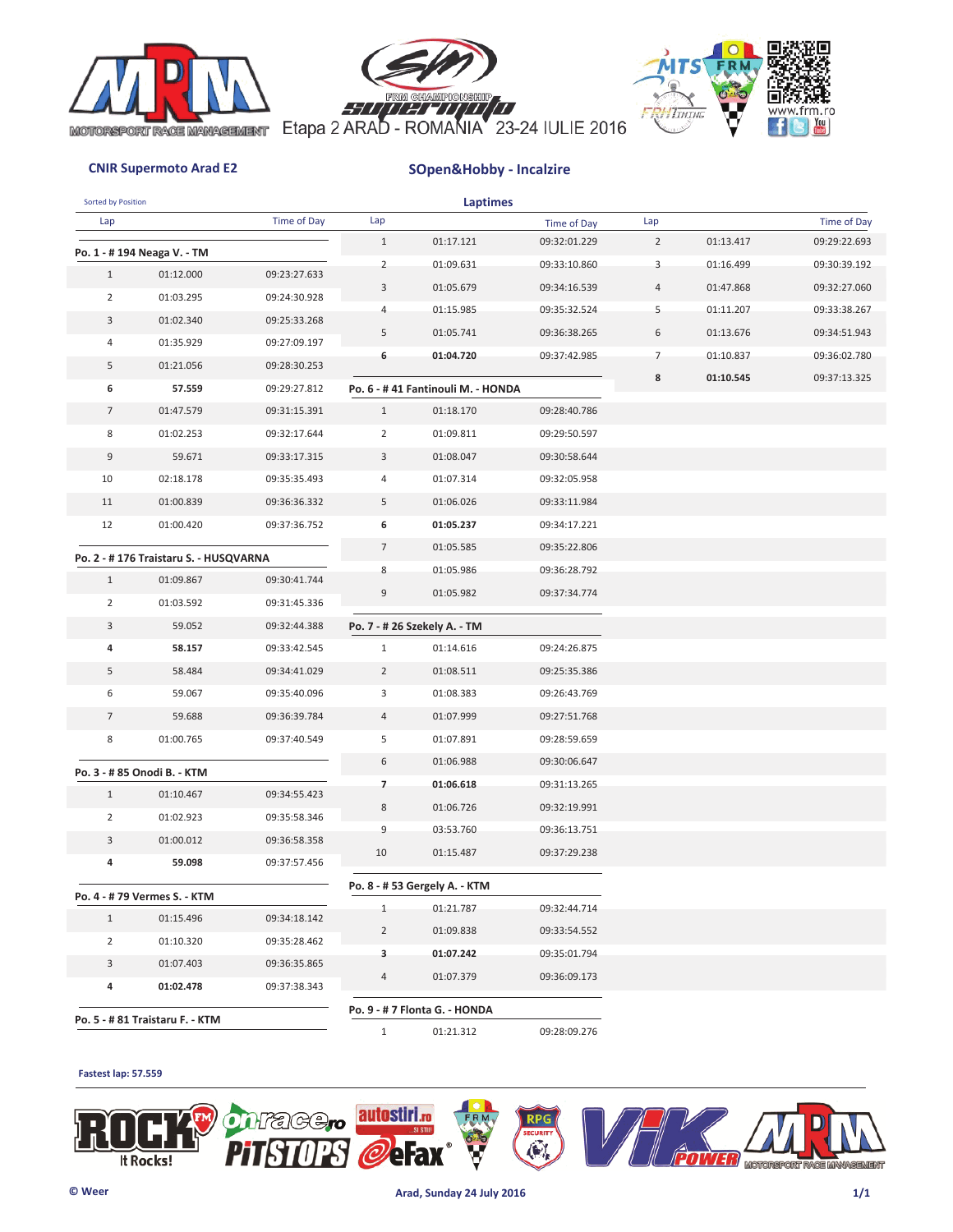

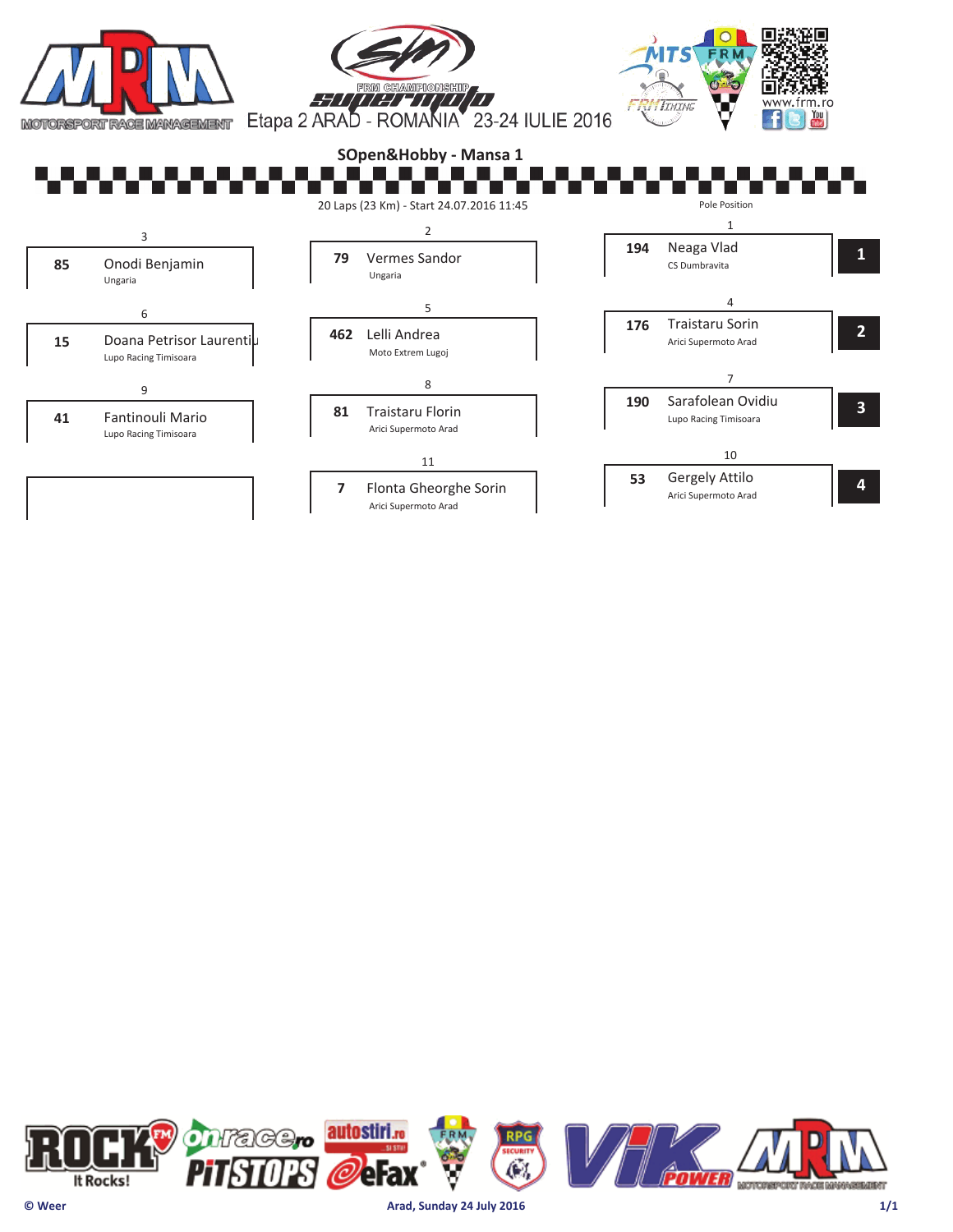





**Classification**

| Pos            | N°  | Rider                           | Nat        | Fed         | Class    | Motoclub              | <b>Bike</b>      | Laps | <b>Best</b> | In | Diff first | Diff prev                | Avg   |
|----------------|-----|---------------------------------|------------|-------------|----------|-----------------------|------------------|------|-------------|----|------------|--------------------------|-------|
|                |     | 194 NEAGA Vlad                  | <b>ROU</b> | <b>FRM</b>  | SM Open  | CS Dumbrăvita         | <b>TM</b>        | 8    | 56.662      | 5  |            | $\overline{\phantom{a}}$ | 73,06 |
| $\overline{2}$ | 79  | <b>VERMES Sandor</b>            | HUN        | <b>MAMS</b> | SM Open  | Ungaria               | <b>KTM</b>       | 17   | 57.239      | 14 | 00.577     | 00.577                   | 72,33 |
| 3              |     | 85 ONODI Benjamin               | HUN        | <b>MAMS</b> | SM Open  | Ungaria               | <b>KTM</b>       | 15   | 58.607      | 8  | 01.945     | 01.368                   | 70,64 |
| 4              | 176 | <b>TRAISTARU Sorin</b>          | ROU        | FRM         | SM Open  | Arici Supermoto Arad  | <b>HUSOVARNA</b> | 14   | 58.818      |    | 02.156     | 00.211                   | 70,39 |
| 5.             | 462 | <b>LELLI Andrea</b>             | <b>ITA</b> | <b>FRM</b>  | SM Hobby | Moto Extrem Lugoj     | <b>KTM</b>       |      | 01:01.386   | 5  | 04.724     | 02.568                   | 67,44 |
| 6              | 15  | <b>DOANA Petrisor Laurentiu</b> | ROU        | <b>FRM</b>  | SM Open  | Lupo Racing Timisoara | <b>KTM</b>       | 13   | 01:03.287   | 8  | 06.625     | 01.901                   | 65,42 |
|                | 190 | <b>SARAFOLEAN Ovidiu</b>        | ROU        | <b>FRM</b>  | SM Open  | Lupo Racing Timisoara | <b>HONDA</b>     | 7    | 01:03.365   | 4  | 06.703     | 00.078                   | 65,34 |
| 8              | 81  | <b>TRAISTARU Florin</b>         | ROU        | <b>FRM</b>  | SM Hobby | Arici Supermoto Arad  | <b>KTM</b>       | 14   | 01:03.577   | 8  | 06.915     | 00.212                   | 65,12 |
| 9              |     | <b>41 FANTINOULI Mario</b>      | <b>ITA</b> | <b>FRM</b>  | SM Hobby | Lupo Racing Timisoara | <b>HONDA</b>     | 15   | 01:03.664   | 14 | 07.002     | 00.087                   | 65,03 |
| 10             |     | 53 GERGELY Attilo               | <b>ROU</b> | <b>FRM</b>  | SM Open  | Arici Supermoto Arad  | <b>KTM</b>       | 11   | 01:04.612   | 4  | 07.950     | 00.948                   | 64,07 |
| 11             |     | 7 FLONTA Gheorghe Sorin         | ROU        | <b>FRM</b>  | SM Hobby | Arici Supermoto Arad  | <b>HONDA</b>     | 17   | 01:09.003   |    | 12.341     | 04.391                   | 60,00 |

**Race Start: 23.07.2016 17:39:48 Race Finish: 23.07.2016 18:00:58** 

Rezultatele sunt provizorii pana la expirarea timpului de protest si omologarea Juriului d

**Printing time: 08:36**

Æ.

Timpul limita pentru contestatii expira la 30 de minute de la afisarea rezultatelor

It Rocks!

Presedinte Juriu: Ionel Pascota **Director Concurs: Lucian Jadaneantu** 



**© Weer Arad, Sunday 24 July 2016 1/1**

autostiri.<sub>ro</sub>

erax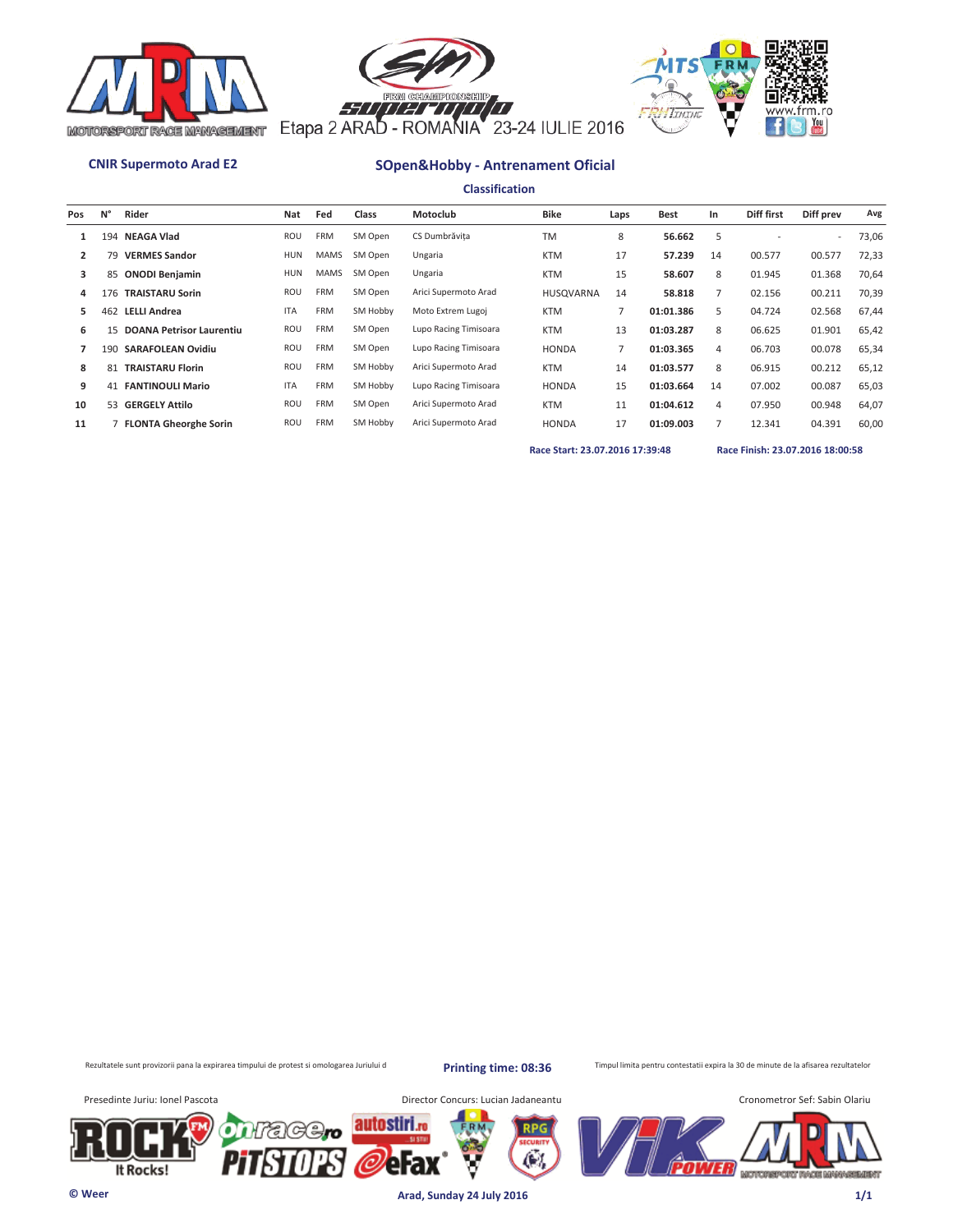





| Sorted by Position |                              |              |                          | <b>Laptimes</b>                       |                              |                |                                    |                              |
|--------------------|------------------------------|--------------|--------------------------|---------------------------------------|------------------------------|----------------|------------------------------------|------------------------------|
| Lap                |                              | Time of Day  | Lap                      |                                       | Time of Day                  | Lap            |                                    | Time of Day                  |
|                    | Po. 1 - #194 Neaga V. - TM   |              | $\overline{7}$           | 01:24.563                             | 17:50:01.454                 | $\overline{2}$ | 01:05.443                          | 17:42:15.501                 |
| $\mathbf{1}$       | 01:03.098                    | 17:41:55.768 | 8                        | 58.607                                | 17:51:00.061                 | 3              | 01:05.169                          | 17:43:20.670                 |
| $\overline{2}$     | 57.476                       | 17:42:53.244 | 9                        | 02:31.779                             | 17:53:31.840                 | $\overline{4}$ | 01:04.492                          | 17:44:25.162                 |
| 3                  | 57.565                       | 17:43:50.809 | 10                       | 01:12.885                             | 17:54:44.725                 | 5              | 01:05.850                          | 17:45:31.012                 |
|                    |                              |              | 11                       | 58.988                                | 17:55:43.713                 | 6              | 01:05.660                          | 17:46:36.672                 |
| 4                  | 01:07.598                    | 17:44:58.407 | 12                       | 01:13.339                             | 17:56:57.052                 | $\overline{7}$ | 01:03.987                          | 17:47:40.659                 |
| 5                  | 56.662                       | 17:45:55.069 | 13                       | 58.762                                | 17:57:55.814                 | 8              | 01:03.287                          | 17:48:43.946                 |
| 6                  | 11:48.542                    | 17:57:43.611 | 14                       | 58.929                                | 17:58:54.743                 | 9              | 01:03.647                          | 17:49:47.593                 |
| $\overline{7}$     | 01:16.437                    | 17:59:00.048 | 15                       | 01:08.106                             | 18:00:02.849                 | 10             | 01:03.679                          | 17:50:51.272                 |
| 8                  | 01:01.703                    | 18:00:01.751 |                          |                                       |                              | 11             | 01:04.748                          | 17:51:56.020                 |
|                    | Po. 2 - # 79 Vermes S. - KTM |              |                          | Po. 4 - #176 Traistaru S. - HUSQVARNA |                              | 12             | 01:03.334                          | 17:52:59.354                 |
| $\mathbf{1}$       | 01:12.753                    | 17:43:23.619 | $\mathbf{1}$             | 01:13.894                             | 17:41:07.906                 | 13             | 01:04.289                          | 17:54:03.643                 |
| 2                  | 01:08.192                    | 17:44:31.811 | $\overline{2}$           | 01:00.470                             | 17:42:08.376                 |                |                                    |                              |
| 3                  | 59.251                       | 17:45:31.062 | 3                        | 59.736                                | 17:43:08.112                 |                | Po. 7 - #190 Sarafolean O. - HONDA |                              |
| 4                  | 57.859                       | 17:46:28.921 |                          | 59.123                                | 17:44:07.235                 | $\mathbf{1}$   | 01:11.471                          | 17:41:09.635                 |
| 5                  | 01:05.494                    | 17:47:34.415 | 5                        | 59.846                                | 17:45:07.081                 | $\overline{2}$ | 01:16.130                          | 17:42:25.765                 |
| 6                  | 57.942                       | 17:48:32.357 | 6                        | 59.636                                | 17:46:06.717                 | 3              | 01:04.214                          | 17:43:29.979                 |
| $\overline{7}$     | 01:08.573                    | 17:49:40.930 | $\overline{\phantom{a}}$ | 58.818                                | 17:47:05.535                 | 4              | 01:03.365                          | 17:44:33.344                 |
| 8                  | 58.552                       | 17:50:39.482 | 8                        | 58.889                                | 17:48:04.424                 | 5              | 01:05.011                          | 17:45:38.355                 |
| 9                  | 01:12.191                    | 17:51:51.673 | $\overline{9}$           | 01:03.346                             | 17:49:07.770                 | 6              | 01:05.492                          | 17:46:43.847                 |
| 10                 | 57.614                       | 17:52:49.287 | 10                       | 03:02.044                             | 17:52:09.814                 | $\overline{7}$ | 01:04.985                          | 17:47:48.832                 |
| 11                 | 01:12.103                    | 17:54:01.390 | 11                       | 01:04.299                             | 17:53:14.113                 |                | Po. 8 - # 81 Traistaru F. - KTM    |                              |
| 12                 | 57.407                       | 17:54:58.797 | 12                       | 01:07.705                             | 17:54:21.818                 | $\mathbf{1}$   | 01:11.573                          | 17:41:11.663                 |
| 13                 | 01:12.915                    | 17:56:11.712 | 13                       | 01:05.446                             | 17:55:27.264                 | $\overline{2}$ | 01:05.654                          | 17:42:17.317                 |
| 14                 | 57.239                       | 17:57:08.951 | 14                       | 01:04.492                             | 17:56:31.756                 | 3              | 01:18.758                          | 17:43:36.075                 |
| 15                 | 01:12.878                    | 17:58:21.829 |                          | Po. 5 - #462 Lelli A. - KTM           |                              | $\overline{4}$ | 01:04.787                          | 17:44:40.862                 |
| 16                 | 57.659                       | 17:59:19.488 | $\mathbf{1}$             | 01:08.865                             | 17:42:28.350                 | 5              | 01:05.964                          | 17:45:46.826                 |
| 17                 | 01:13.453                    | 18:00:32.941 | $\overline{2}$           | 01:02.865                             | 17:43:31.215                 | 6              | 01:04.172                          | 17:46:50.998                 |
|                    |                              |              | 3                        | 01:02.658                             | 17:44:33.873                 | $\overline{7}$ | 01:14.944                          | 17:48:05.942                 |
|                    | Po. 3 - # 85 Onodi B. - KTM  |              | 4                        | 01:01.839                             | 17:45:35.712                 | 8              | 01:03.577                          | 17:49:09.519                 |
| $\mathbf{1}$       | 01:23.258                    | 17:41:22.156 | 5                        | 01:01.386                             | 17:46:37.098                 | 9              | 01:05.912                          | 17:50:15.431                 |
| $\overline{2}$     | 01:00.990                    | 17:42:23.146 |                          |                                       |                              |                |                                    |                              |
| 3                  | 59.865                       | 17:43:23.011 | 6<br>$\overline{7}$      | 01:03.955                             | 17:47:41.053<br>17:48:44.271 | 10             | 01:52.416<br>01:10.920             | 17:52:07.847<br>17:53:18.767 |
| 4                  | 03:04.732                    | 17:46:27.743 |                          | 01:03.218                             |                              | 11             |                                    |                              |
| 5                  | 01:10.527                    | 17:47:38.270 |                          | Po. 6 - #15 Doana P. - KTM            |                              | 12             | 01:05.246                          | 17:54:24.013                 |
| 6                  | 58.621                       | 17:48:36.891 | $\mathbf{1}$             | 01:10.491                             | 17:41:10.058                 | 13             | 01:04.875                          | 17:55:28.888                 |
|                    |                              |              |                          |                                       |                              | 14             | 01:04.410                          | 17:56:33.298                 |

### **Fastest lap: 56.662**



 $\widetilde{\mathbb{C}}_k$ 

autostiri.ro

erax



MOTORSPORT RACE MANAGEMENT

Eil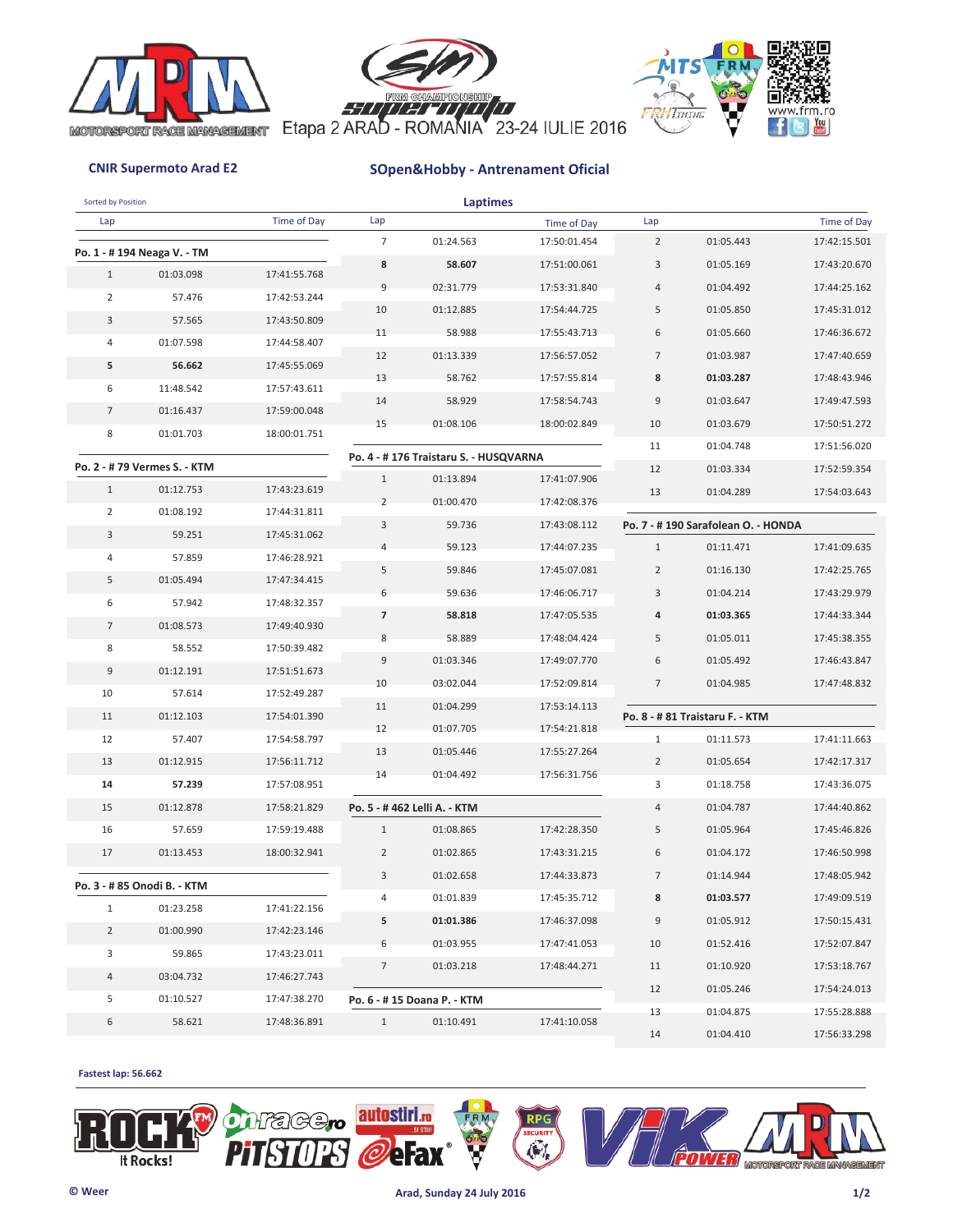





| Sorted by Position |                                             |              |                | <b>Laptimes</b> |              |     |             |
|--------------------|---------------------------------------------|--------------|----------------|-----------------|--------------|-----|-------------|
| Lap                |                                             | Time of Day  | Lap            |                 | Time of Day  | Lap | Time of Day |
|                    | Po. 9 - #41 Fantinouli M. - HONDA           |              | 6              | 01:10.286       | 17:47:23.643 |     |             |
| $\mathbf{1}$       | 01:20.960                                   | 17:41:26.864 | $\overline{7}$ | 01:09.003       | 17:48:32.646 |     |             |
| $\overline{2}$     | 01:06.426                                   | 17:42:33.290 | 8              | 01:11.805       | 17:49:44.451 |     |             |
| 3                  | 01:04.533                                   | 17:43:37.823 | 9              | 01:11.104       | 17:50:55.555 |     |             |
| 4                  | 01:03.911                                   | 17:44:41.734 | 10             | 01:10.383       | 17:52:05.938 |     |             |
| 5                  | 01:04.530                                   | 17:45:46.264 | 11             | 01:10.167       | 17:53:16.105 |     |             |
| 6                  | 01:04.596                                   | 17:46:50.860 | 12             | 01:11.143       | 17:54:27.248 |     |             |
| $\overline{7}$     | 01:03.868                                   | 17:47:54.728 | 13             | 01:09.626       | 17:55:36.874 |     |             |
| 8                  | 01:05.677                                   | 17:49:00.405 | 14             | 01:09.644       | 17:56:46.518 |     |             |
| 9                  | 01:05.345                                   | 17:50:05.750 | 15             | 01:10.882       | 17:57:57.400 |     |             |
|                    |                                             |              | 16             | 01:09.154       | 17:59:06.554 |     |             |
| 10                 | 01:05.780                                   | 17:51:11.530 | 17             | 01:10.090       | 18:00:16.644 |     |             |
| 11                 | 01:04.986                                   | 17:52:16.516 |                |                 |              |     |             |
| 12                 | 01:04.863                                   | 17:53:21.379 |                |                 |              |     |             |
| 13                 | 01:04.953                                   | 17:54:26.332 |                |                 |              |     |             |
| 14                 | 01:03.664                                   | 17:55:29.996 |                |                 |              |     |             |
| 15                 | 01:05.154                                   | 17:56:35.150 |                |                 |              |     |             |
|                    | Po. 10 - # 53 Gergely A. - KTM              |              |                |                 |              |     |             |
| $\mathbf{1}$       | 01:13.804                                   | 17:41:09.409 |                |                 |              |     |             |
| $\overline{2}$     | 01:05.902                                   | 17:42:15.311 |                |                 |              |     |             |
| 3                  | 01:04.930                                   | 17:43:20.241 |                |                 |              |     |             |
| 4                  | 01:04.612                                   | 17:44:24.853 |                |                 |              |     |             |
| 5                  | 01:06.016                                   | 17:45:30.869 |                |                 |              |     |             |
| 6                  | 01:05.680                                   | 17:46:36.549 |                |                 |              |     |             |
| $\overline{7}$     | 05:34.195                                   | 17:52:10.744 |                |                 |              |     |             |
| 8                  | 01:07.435                                   | 17:53:18.179 |                |                 |              |     |             |
| 9                  | 01:05.329                                   | 17:54:23.508 |                |                 |              |     |             |
| 10                 | 01:05.150                                   | 17:55:28.658 |                |                 |              |     |             |
| 11                 | 01:06.142                                   | 17:56:34.800 |                |                 |              |     |             |
|                    |                                             |              |                |                 |              |     |             |
| $\mathbf{1}$       | Po. 11 - # 7 Flonta G. - HONDA<br>01:24.595 | 17:41:26.652 |                |                 |              |     |             |
|                    |                                             |              |                |                 |              |     |             |
| $\overline{2}$     | 01:13.287                                   | 17:42:39.939 |                |                 |              |     |             |
| 3                  | 01:11.840                                   | 17:43:51.779 |                |                 |              |     |             |
| 4                  | 01:11.545                                   | 17:45:03.324 |                |                 |              |     |             |
| 5 <sub>1</sub>     | 01:10.033                                   | 17:46:13.357 |                |                 |              |     |             |

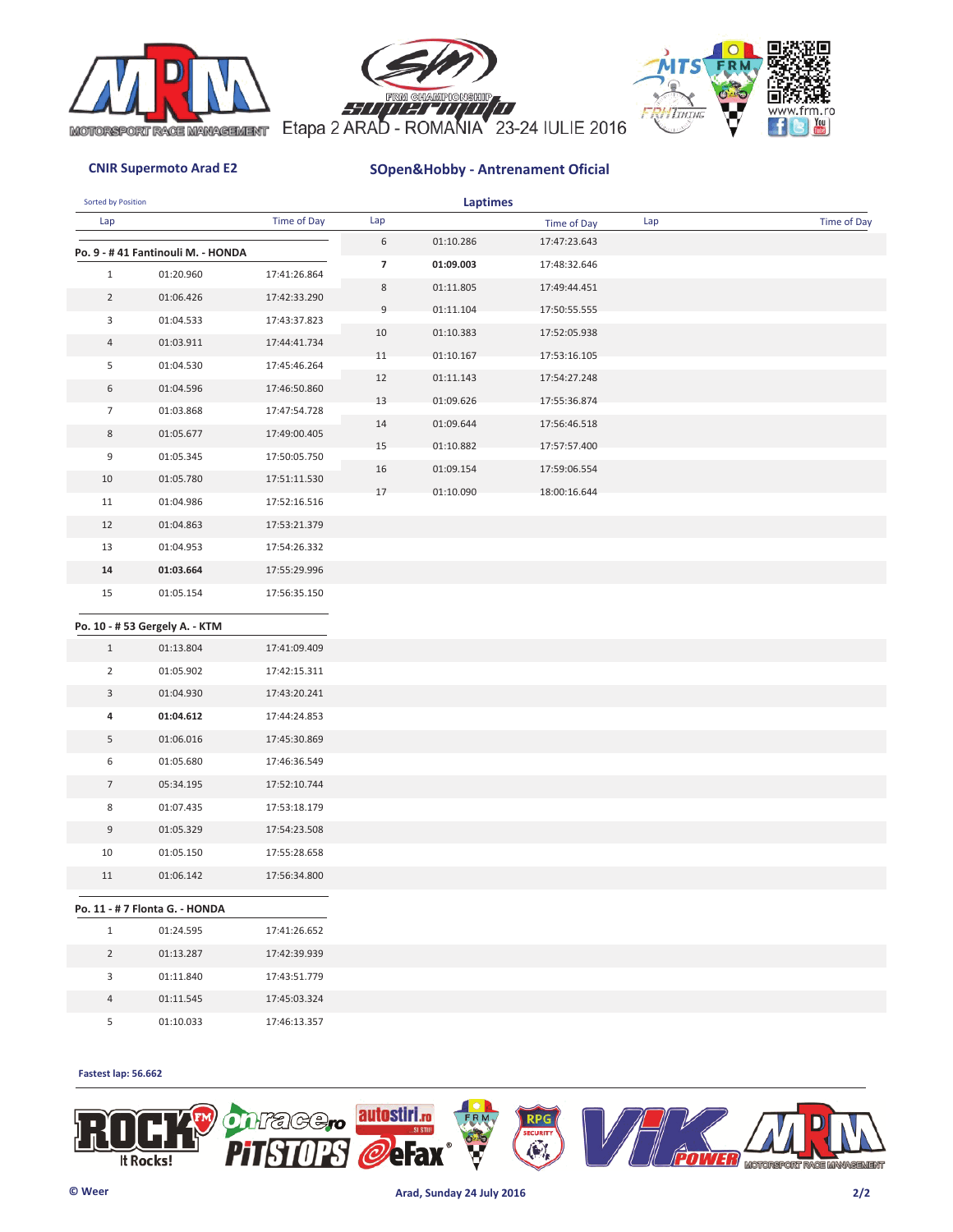





**Classification**

| Pos          | N°  | Rider                       | Nat        | Fed         | Class    | Motoclub              | <b>Bike</b>      | Laps | Best      | In | Diff first | Diff prev                | Avg   |
|--------------|-----|-----------------------------|------------|-------------|----------|-----------------------|------------------|------|-----------|----|------------|--------------------------|-------|
|              | 79  | <b>VERMES Sandor</b>        | HUN        | <b>MAMS</b> | SM Open  | Ungaria               | <b>KTM</b>       | 18   | 58.924    | 17 |            | $\overline{\phantom{a}}$ | 70,26 |
| $\mathbf{2}$ |     | 85 ONODI Benjamin           | HUN        | <b>MAMS</b> | SM Open  | Ungaria               | <b>KTM</b>       | 11   | 58.975    | 8  | 00.051     | 00.051                   | 70,20 |
| 3            | 176 | <b>TRAISTARU Sorin</b>      | ROU        | <b>FRM</b>  | SM Open  | Arici Supermoto Arad  | <b>HUSOVARNA</b> | 10   | 59.021    | 5  | 00.097     | 00.046                   | 70,14 |
| 4            | 194 | <b>NEAGA Vlad</b>           | <b>ROU</b> | <b>FRM</b>  | SM Open  | CS Dumbrăvita         | <b>TM</b>        | 14   | 59.305    | 6  | 00.381     | 00.284                   | 69,81 |
| 5.           | 462 | <b>LELLI Andrea</b>         | <b>ITA</b> | <b>FRM</b>  | SM Hobby | Moto Extrem Lugoj     | <b>KTM</b>       | 14   | 01:02.517 | 11 | 03.593     | 03.212                   | 66,22 |
| 6            |     | 15 DOANA Petrisor Laurentiu | ROU        | <b>FRM</b>  | SM Open  | Lupo Racing Timisoara | <b>KTM</b>       | 19   | 01:02.790 | 15 | 03.866     | 00.273                   | 65,93 |
|              | 190 | <b>SARAFOLEAN Ovidiu</b>    | ROU        | <b>FRM</b>  | SM Open  | Lupo Racing Timisoara | <b>HONDA</b>     | 5    | 01:03.255 | 4  | 04.331     | 00.465                   | 65,45 |
| 8            | 81  | <b>TRAISTARU Florin</b>     | <b>ROU</b> | <b>FRM</b>  | SM Hobby | Arici Supermoto Arad  | <b>KTM</b>       | 17   | 01:03.857 | 11 | 04.933     | 00.602                   | 64,83 |
| 9            |     | <b>41 FANTINOULI Mario</b>  | <b>ITA</b> | <b>FRM</b>  | SM Hobby | Lupo Racing Timisoara | <b>HONDA</b>     | 14   | 01:04.116 | 9  | 05.192     | 00.259                   | 64,57 |
| 10           |     | 26 SZEKELY Alexandru        | ROU        | <b>FRM</b>  | SM Hobby | CS Dumbrăvita         | <b>TM</b>        | 11   | 01:08.807 | 5. | 09.883     | 04.691                   | 60,17 |
| 11           |     | 7 FLONTA Gheorghe Sorin     | <b>ROU</b> | <b>FRM</b>  | SM Hobby | Arici Supermoto Arad  | <b>HONDA</b>     | 17   | 01:09.305 | 15 | 10.381     | 00.498                   | 59,74 |

**Race Start: 23.07.2016 15:55:04 Race Finish: 23.07.2016 16:17:44** 

Rezultatele sunt provizorii pana la expirarea timpului de protest si omologarea Juriului d

**Printing time: 08:36**

Æ.

Timpul limita pentru contestatii expira la 30 de minute de la afisarea rezultatelor

It Rocks!

Presedinte Juriu: Ionel Pascota **Director Concurs: Lucian Jadaneantu** 



**© Weer Arad, Sunday 24 July 2016 1/1**

autostiri.ro

erax

'C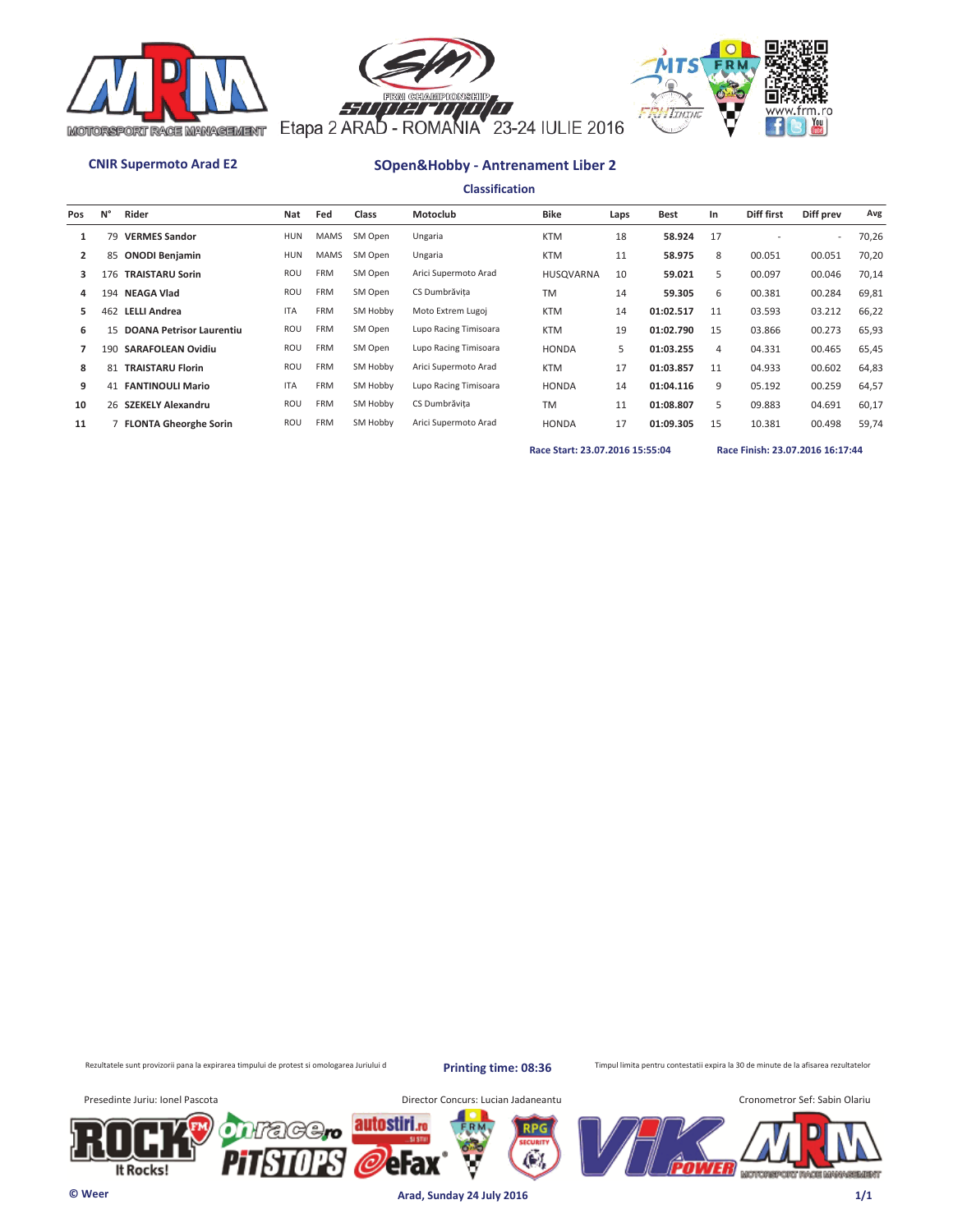





| Sorted by Position |                                       |              |                | <b>Laptimes</b>             |              |                |                                    |                              |
|--------------------|---------------------------------------|--------------|----------------|-----------------------------|--------------|----------------|------------------------------------|------------------------------|
| Lap                |                                       | Time of Day  | Lap            |                             | Time of Day  | Lap            |                                    | Time of Day                  |
|                    | Po. 1 - # 79 Vermes S. - KTM          |              | 3              | 59.224                      | 15:58:22.293 | 12             | 01:03.276                          | 16:13:10.774                 |
| $\mathbf{1}$       | 01:13.968                             | 15:56:37.008 | $\overline{4}$ | 01:00.518                   | 15:59:22.811 | 13             | 01:30.337                          | 16:14:41.111                 |
| $\overline{2}$     | 01:01.547                             | 15:57:38.555 | 5              | 59.021                      | 16:00:21.832 | 14             | 01:05.618                          | 16:15:46.729                 |
| 3                  | 01:01.916                             | 15:58:40.471 | 6              | 59.235                      | 16:01:21.067 |                | Po. 6 - #15 Doana P. - KTM         |                              |
| 4                  | 59.588                                | 15:59:40.059 | $\overline{7}$ | 59.207                      | 16:02:20.274 | $\mathbf{1}$   | 01:10.943                          | 15:56:22.902                 |
| 5                  | 01:00.522                             | 16:00:40.581 | 8              | 59.031                      | 16:03:19.305 | $\overline{2}$ | 01:05.130                          | 15:57:28.032                 |
| 6                  | 59.501                                | 16:01:40.082 | 9              | 59.471                      | 16:04:18.776 | 3              | 01:04.845                          | 15:58:32.877                 |
| $\overline{7}$     | 59.816                                | 16:02:39.898 | 10             | 59.860                      | 16:05:18.636 | $\overline{4}$ | 01:04.238                          | 15:59:37.115                 |
| 8                  | 01:03.160                             | 16:03:43.058 |                | Po. 4 - #194 Neaga V. - TM  |              | 5              | 01:05.531                          | 16:00:42.646                 |
| 9                  | 01:01.942                             | 16:04:45.000 | $\mathbf{1}$   | 01:10.041                   | 15:56:20.206 | 6              | 01:05.588                          | 16:01:48.234                 |
| 10                 | 59.182                                | 16:05:44.182 | $\overline{2}$ | 01:00.359                   | 15:57:20.565 | $\overline{7}$ | 01:04.295                          | 16:02:52.529                 |
| 11                 |                                       | 16:07:13.628 |                |                             |              | 8              | 01:03.320                          |                              |
| 12                 | 01:29.446                             | 16:08:21.200 | 3<br>4         | 59.793                      | 15:58:20.358 | 9              |                                    | 16:03:55.849<br>16:04:58.853 |
|                    | 01:07.572                             |              | 5              | 01:12.070                   | 15:59:32.428 |                | 01:03.004                          |                              |
| 13                 | 59.350                                | 16:09:20.550 |                | 01:01.514                   | 16:00:33.942 | 10             | 01:03.559                          | 16:06:02.412                 |
| 14                 | 01:12.746                             | 16:10:33.296 | 6              | 59.305                      | 16:01:33.247 | 11             | 01:05.043                          | 16:07:07.455                 |
| 15                 | 01:05.906                             | 16:11:39.202 | $\overline{7}$ | 01:05.546                   | 16:02:38.793 | 12             | 01:04.131                          | 16:08:11.586                 |
| 16                 | 01:03.170                             | 16:12:42.372 | 8              | 01:05.288                   | 16:03:44.081 | 13             | 01:03.554                          | 16:09:15.140                 |
| 17                 | 58.924                                | 16:13:41.296 | 9              | 06:47.143                   | 16:10:31.224 | 14             | 01:03.956                          | 16:10:19.096                 |
| 18                 | 01:14.160                             | 16:14:55.456 | 10             | 01:07.083                   | 16:11:38.307 | 15             | 01:02.790                          | 16:11:21.886                 |
|                    | Po. 2 - # 85 Onodi B. - KTM           |              | 11             | 01:06.589                   | 16:12:44.896 | 16             | 01:04.066                          | 16:12:25.952                 |
| $\mathbf{1}$       | 01:18.711                             | 15:56:40.962 | 12             | 01:02.460                   | 16:13:47.356 | 17             | 01:04.651                          | 16:13:30.603                 |
| $\overline{2}$     | 01:03.941                             | 15:57:44.903 | 13             | 01:00.438                   | 16:14:47.794 | 18             | 01:03.729                          | 16:14:34.332                 |
| 3                  | 59.646                                | 15:58:44.549 | 14             | 01:00.228                   | 16:15:48.022 | 19             | 01:03.843                          | 16:15:38.175                 |
| 4                  | 02:41.958                             | 16:01:26.507 |                | Po. 5 - #462 Lelli A. - KTM |              |                | Po. 7 - #190 Sarafolean O. - HONDA |                              |
| 5                  | 01:13.105                             | 16:02:39.612 | $\mathbf{1}$   | 05:01.770                   | 16:00:37.502 | $\mathbf{1}$   | 01:10.353                          | 15:56:23.847                 |
| 6                  | 01:04.793                             | 16:03:44.405 | $\overline{2}$ | 01:06.982                   | 16:01:44.484 | $\overline{2}$ | 01:05.128                          | 15:57:28.975                 |
| $\overline{7}$     | 59.792                                | 16:04:44.197 | 3              | 01:05.021                   | 16:02:49.505 | 3              | 01:04.016                          | 15:58:32.991                 |
| 8                  | 58.975                                | 16:05:43.172 | 4              | 01:03.148                   | 16:03:52.653 | 4              | 01:03.255                          | 15:59:36.246                 |
| 9                  | 01:10.541                             | 16:06:53.713 | 5              | 01:49.456                   | 16:05:42.109 | 5              | 01:04.153                          | 16:00:40.399                 |
| 10                 | 01:03.844                             | 16:07:57.557 | 6              | 01:05.737                   | 16:06:47.846 |                |                                    |                              |
| 11                 | 59.498                                | 16:08:57.055 | $\overline{7}$ | 01:04.199                   | 16:07:52.045 |                |                                    |                              |
|                    |                                       |              | 8              | 01:02.543                   | 16:08:54.588 |                |                                    |                              |
|                    | Po. 3 - #176 Traistaru S. - HUSQVARNA |              | 9              | 01:03.253                   | 16:09:57.841 |                |                                    |                              |
| $\mathbf{1}$       | 01:09.791                             | 15:56:22.866 | 10             | 01:07.140                   | 16:11:04.981 |                |                                    |                              |
| $\overline{2}$     | 01:00.203                             | 15:57:23.069 | 11             | 01:02.517                   | 16:12:07.498 |                |                                    |                              |
|                    |                                       |              |                |                             |              |                |                                    |                              |

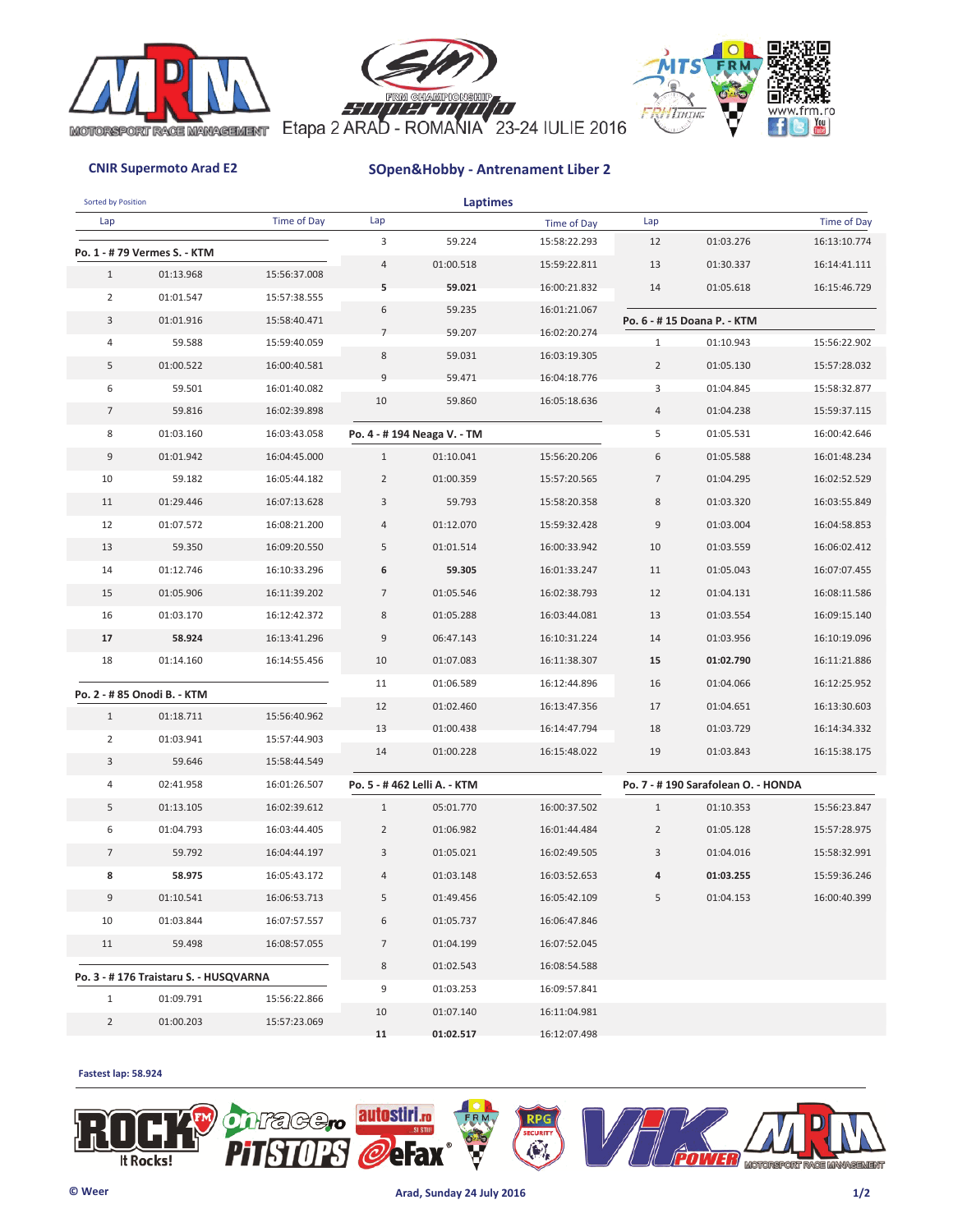





| Sorted by Position |                                   |              |                  | <b>Laptimes</b>                |              |     |             |
|--------------------|-----------------------------------|--------------|------------------|--------------------------------|--------------|-----|-------------|
| Lap                |                                   | Time of Day  | Lap              |                                | Time of Day  | Lap | Time of Day |
|                    | Po. 8 - # 81 Traistaru F. - KTM   |              | $1\,$            | 01:59.447                      | 15:57:10.361 |     |             |
| $\mathbf{1}$       | 01:13.408                         | 15:56:29.857 | $\overline{2}$   | 01:11.314                      | 15:58:21.675 |     |             |
| $\overline{2}$     | 01:07.282                         | 15:57:37.139 | 3                | 01:10.852                      | 15:59:32.527 |     |             |
| 3                  | 01:05.087                         | 15:58:42.226 | 4                | 01:09.924                      | 16:00:42.451 |     |             |
| $\overline{4}$     | 01:03.944                         | 15:59:46.170 | 5                | 01:08.807                      | 16:01:51.258 |     |             |
| 5                  | 01:04.880                         | 16:00:51.050 | 6                | 01:09.294                      | 16:03:00.552 |     |             |
| 6                  | 01:04.120                         | 16:01:55.170 | $\overline{7}$   | 04:20.253                      | 16:07:20.805 |     |             |
| $\overline{7}$     |                                   |              | 8                | 01:13.101                      | 16:08:33.906 |     |             |
|                    | 01:05.570                         | 16:03:00.740 | $\boldsymbol{9}$ | 02:11.969                      | 16:10:45.875 |     |             |
| 8                  | 01:03.889                         | 16:04:04.629 | 10               | 01:09.796                      | 16:11:55.671 |     |             |
| 9                  | 01:04.106                         | 16:05:08.735 | 11               | 01:09.870                      | 16:13:05.541 |     |             |
| 10                 | 01:05.218                         | 16:06:13.953 |                  |                                |              |     |             |
| 11                 | 01:03.857                         | 16:07:17.810 |                  | Po. 11 - # 7 Flonta G. - HONDA |              |     |             |
| 12                 | 01:06.809                         | 16:08:24.619 | $\mathbf{1}$     | 01:23.199                      | 15:56:38.010 |     |             |
| 13                 | 01:04.625                         | 16:09:29.244 | $\overline{2}$   | 01:12.964                      | 15:57:50.974 |     |             |
| 14                 | 01:06.916                         | 16:10:36.160 | 3                | 01:09.747                      | 15:59:00.721 |     |             |
| 15                 | 01:15.847                         | 16:11:52.007 | 4                | 01:12.275                      | 16:00:12.996 |     |             |
| 16                 | 01:13.666                         | 16:13:05.673 | 5                | 01:11.268                      | 16:01:24.264 |     |             |
| 17                 | 01:04.273                         | 16:14:09.946 | 6                | 01:09.648                      | 16:02:33.912 |     |             |
|                    | Po. 9 - #41 Fantinouli M. - HONDA |              | 7                | 01:10.666                      | 16:03:44.578 |     |             |
| $\mathbf{1}$       | 01:13.456                         | 15:56:28.923 | 8                | 01:09.973                      | 16:04:54.551 |     |             |
| $\overline{2}$     | 01:05.804                         | 15:57:34.727 | 9                | 01:12.727                      | 16:06:07.278 |     |             |
| $\mathbf{3}$       | 01:05.629                         | 15:58:40.356 | 10               | 01:10.068                      | 16:07:17.346 |     |             |
| $\sqrt{4}$         | 01:05.579                         | 15:59:45.935 | 11               | 01:11.206                      | 16:08:28.552 |     |             |
|                    |                                   |              | 12               | 01:10.097                      | 16:09:38.649 |     |             |
| 5                  | 01:04.774                         | 16:00:50.709 | 13               | 01:10.165                      | 16:10:48.814 |     |             |
| 6                  | 01:04.273                         | 16:01:54.982 | 14               | 01:10.213                      | 16:11:59.027 |     |             |
| $7\overline{ }$    | 01:05.326                         | 16:03:00.308 | 15               | 01:09.305                      | 16:13:08.332 |     |             |
| 8                  | 01:04.141                         | 16:04:04.449 | 16               | 01:19.918                      | 16:14:28.250 |     |             |
| 9                  | 01:04.116                         | 16:05:08.565 | 17               | 01:09.718                      | 16:15:37.968 |     |             |
| 10                 | 01:04.498                         | 16:06:13.063 |                  |                                |              |     |             |
| 11                 | 01:04.642                         | 16:07:17.705 |                  |                                |              |     |             |
| 12                 | 01:06.263                         | 16:08:23.968 |                  |                                |              |     |             |
| 13                 | 01:04.794                         | 16:09:28.762 |                  |                                |              |     |             |

 **Po. 10 - # 26 Szekely A. - TM**

14 16:10:43.010 01:14.248

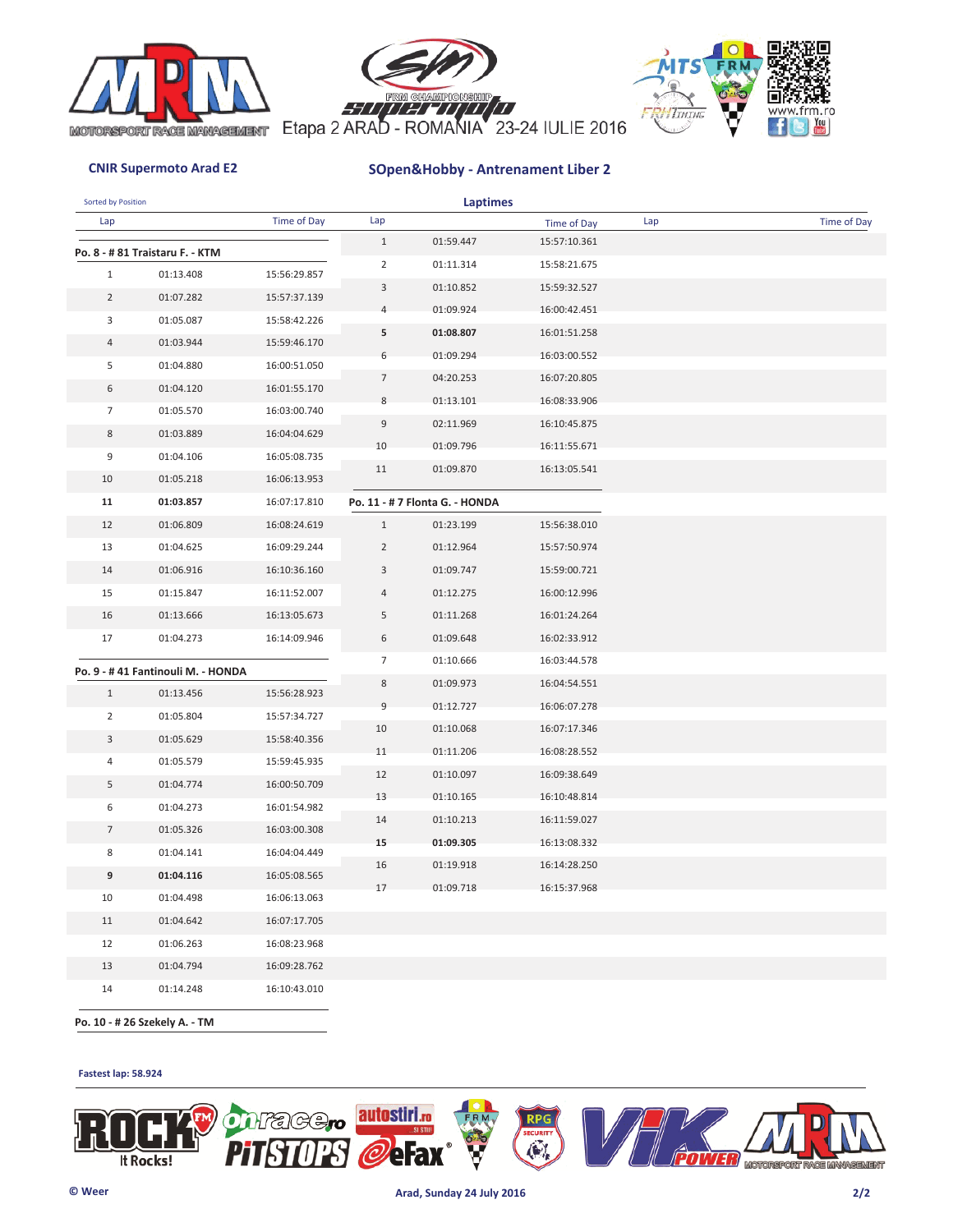





**Classification**

| Pos | N°  | Rider                       | Nat        | Fed         | Class    | Motoclub              | <b>Bike</b>      | Laps | <b>Best</b> | In | Diff first | Diff prev | Avg   |
|-----|-----|-----------------------------|------------|-------------|----------|-----------------------|------------------|------|-------------|----|------------|-----------|-------|
|     |     | 176 TRAISTARU Sorin         | ROU        | <b>FRM</b>  | SM Open  | Arici Supermoto Arad  | <b>HUSQVARNA</b> | 16   | 58.931      | 12 |            | $\sim$    | 70,25 |
| 2   |     | 194 NEAGA Vlad              | ROU        | <b>FRM</b>  | SM Open  | CS Dumbrăvita         | <b>TM</b>        | 15   | 59.021      | 3  | 00.090     | 00.090    | 70,14 |
| 3   | 79  | <b>VERMES Sandor</b>        | HUN        | <b>MAMS</b> | SM Open  | Ungaria               | <b>KTM</b>       | 17   | 59.846      | 13 | 00.915     | 00.825    | 69,18 |
| 4   | 85  | <b>ONODI Benjamin</b>       | HUN        | <b>MAMS</b> | SM Open  | Ungaria               | <b>KTM</b>       | 15   | 59.856      | 13 | 00.925     | 00.010    | 69,17 |
| 5.  | 462 | <b>LELLI Andrea</b>         | <b>ITA</b> | <b>FRM</b>  | SM Hobby | Moto Extrem Lugoj     | <b>KTM</b>       | 5    | 01:02.791   | 4  | 03.860     | 02.935    | 65,93 |
| 6   | 190 | <b>SARAFOLEAN Ovidiu</b>    | ROU        | <b>FRM</b>  | SM Open  | Lupo Racing Timisoara | <b>HONDA</b>     | 8    | 01:03.513   | 6  | 04.582     | 00.722    | 65,18 |
|     |     | 15 DOANA Petrisor Laurentiu | ROU        | <b>FRM</b>  | SM Open  | Lupo Racing Timisoara | <b>KTM</b>       | 15   | 01:03.952   | 15 | 05.021     | 00.439    | 64,74 |
| 8   |     | 53 GERGELY Attilo           | ROU        | <b>FRM</b>  | SM Open  | Arici Supermoto Arad  | <b>KTM</b>       | 7    | 01:04.538   | 3  | 05.607     | 00.586    | 64,15 |
| 9   | 41  | <b>FANTINOULI Mario</b>     | <b>ITA</b> | <b>FRM</b>  | SM Hobby | Lupo Racing Timisoara | <b>HONDA</b>     | 15   | 01:05.202   | 14 | 06.271     | 00.664    | 63,49 |
| 10  |     | 81 TRAISTARU Florin         | ROU        | <b>FRM</b>  | SM Hobby | Arici Supermoto Arad  | <b>KTM</b>       | 12   | 01:05.531   | 3  | 06.600     | 00.329    | 63,18 |
| 11  |     | 7 FLONTA Gheorghe Sorin     | ROU        | <b>FRM</b>  | SM Hobby | Arici Supermoto Arad  | <b>HONDA</b>     | 15   | 01:08.831   | 11 | 09.900     | 03.300    | 60,15 |
| 12  |     | 26 SZEKELY Alexandru        | ROU        | <b>FRM</b>  | SM Hobby | CS Dumbrăvita         | <b>TM</b>        | 10   | 01:11.827   |    | 12.896     | 02.996    | 57,64 |
|     |     |                             |            |             |          |                       |                  |      |             |    |            |           |       |

**Race Start: 23.07.2016 14:08:42 Race Finish: 23.07.2016 14:30:27** 

Rezultatele sunt provizorii pana la expirarea timpului de protest si omologarea Juriului d

**Printing time: 08:35**

Æ.

Timpul limita pentru contestatii expira la 30 de minute de la afisarea rezultatelor

It Rocks!

Presedinte Juriu: Ionel Pascota **Director Concurs: Lucian Jadaneantu** 



**© Weer Arad, Sunday 24 July 2016 1/1**

autostiri.ro

'C

eFax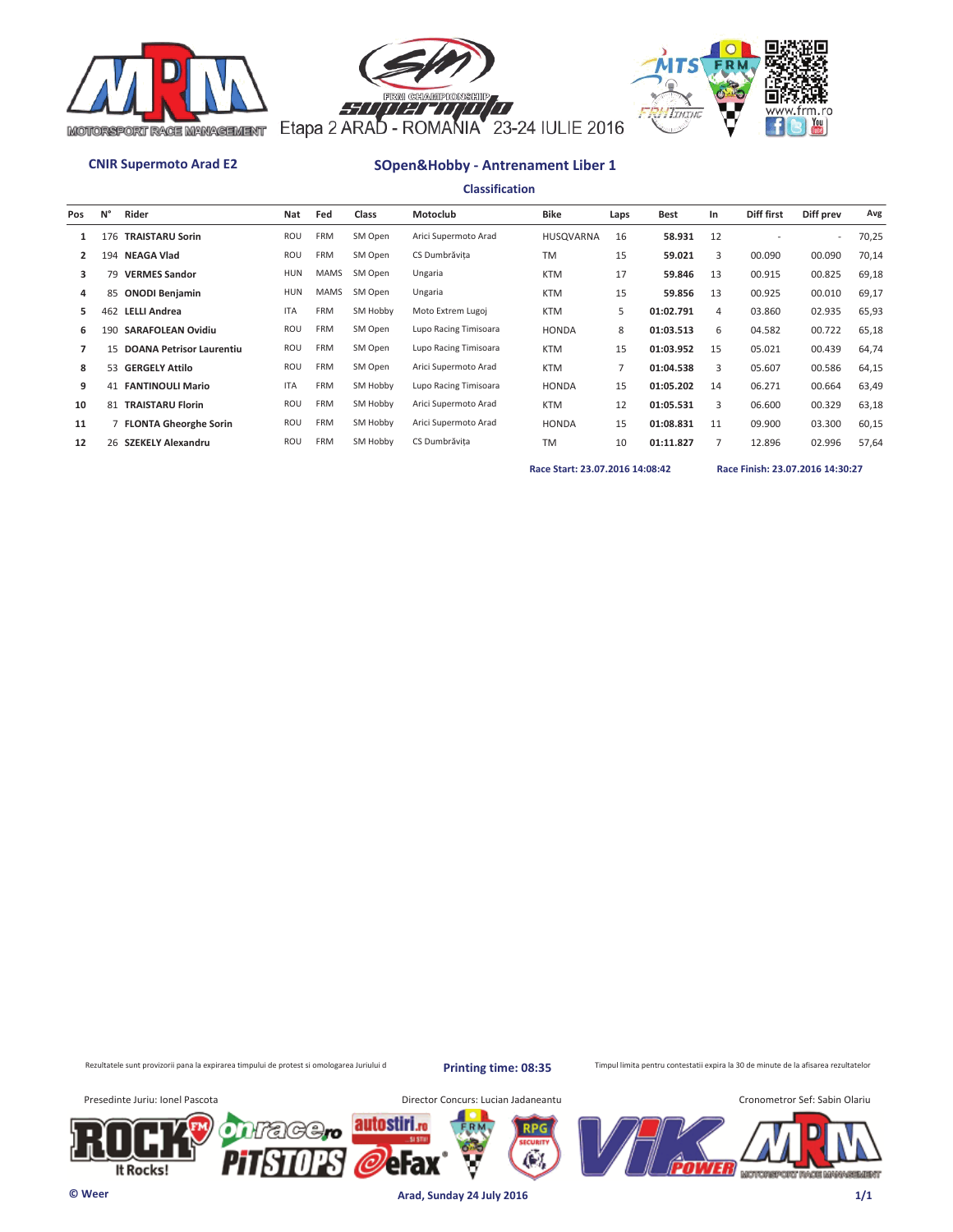





| Sorted by Position |                                       |                              |                         | <b>Laptimes</b>             |              |                |                                    |              |
|--------------------|---------------------------------------|------------------------------|-------------------------|-----------------------------|--------------|----------------|------------------------------------|--------------|
| Lap                |                                       | Time of Day                  | Lap                     |                             | Time of Day  | Lap            |                                    | Time of Day  |
|                    | Po. 1 - #176 Traistaru S. - HUSQVARNA |                              | $1\,$                   | 01:07.133                   | 14:12:04.831 | $\overline{2}$ | 01:04.056                          | 14:11:30.871 |
| $\mathbf{1}$       | 01:08.771                             | 14:09:53.272                 | $\overline{2}$          | 01:02.484                   | 14:13:07.315 | 3              | 01:03.790                          | 14:12:34.661 |
| $\overline{2}$     | 01:01.074                             | 14:10:54.346                 | 3                       | 01:01.113                   | 14:14:08.428 | 4              | 01:02.791                          | 14:13:37.452 |
| 3                  | 01:00.430                             | 14:11:54.776                 | $\overline{4}$          | 01:01.487                   | 14:15:09.915 | 5              | 01:03.290                          | 14:14:40.742 |
| 4                  | 01:05.704                             | 14:13:00.480                 | 5                       | 01:03.759                   | 14:16:13.674 |                | Po. 6 - #190 Sarafolean O. - HONDA |              |
| 5                  | 01:03.663                             | 14:14:04.143                 | 6                       | 01:02.097                   | 14:17:15.771 | $\mathbf{1}$   | 01:14.538                          | 14:10:01.930 |
| 6                  | 01:00.776                             | 14:15:04.919                 | $\overline{7}$          | 01:01.282                   | 14:18:17.053 | $\overline{2}$ | 01:06.193                          | 14:11:08.123 |
|                    |                                       |                              | 8                       | 01:04.323                   | 14:19:21.376 | 3              |                                    |              |
| $\overline{7}$     | 59.978                                | 14:16:04.897                 | 9                       | 01:01.792                   | 14:20:23.168 |                | 01:03.861                          | 14:12:11.984 |
| 8                  | 01:05.398                             | 14:17:10.295                 | 10                      | 01:04.283                   | 14:21:27.451 | 4              | 01:12.364                          | 14:13:24.348 |
| 9                  | 01:00.801                             | 14:18:11.096                 | 11                      | 01:01.793                   | 14:22:29.244 | 5              | 01:05.790                          | 14:14:30.138 |
| 10                 | 01:01.177                             | 14:19:12.273                 | 12                      | 01:00.924                   | 14:23:30.168 | 6              | 01:03.513                          | 14:15:33.651 |
| 11                 | 01:02.368                             | 14:20:14.641                 | 13                      | 59.846                      | 14:24:30.014 | $\overline{7}$ | 01:06.591                          | 14:16:40.242 |
| 12                 | 58.931                                | 14:21:13.572<br>14:22:14.233 | 14                      | 01:00.511                   | 14:25:30.525 | 8              | 01:15.470                          | 14:17:55.712 |
| 13                 | 01:00.661<br>01:00.695                |                              | 15                      | 01:08.926                   | 14:26:39.451 |                | Po. 7 - #15 Doana P. - KTM         |              |
| 14                 |                                       | 14:23:14.928                 | 16                      | 59.861                      | 14:27:39.312 | $\mathbf{1}$   | 01:10.542                          | 14:10:04.349 |
| 15<br>16           | 01:00.317<br>01:01.151                | 14:24:15.245<br>14:25:16.396 | 17                      | 01:14.930                   | 14:28:54.242 | $\overline{2}$ | 01:06.704                          | 14:11:11.053 |
|                    |                                       |                              |                         |                             |              | 3              | 01:06.512                          | 14:12:17.565 |
|                    | Po. 2 - #194 Neaga V. - TM            |                              |                         | Po. 4 - # 85 Onodi B. - KTM |              | 4              | 01:06.542                          | 14:13:24.107 |
| $\mathbf{1}$       | 01:05.090                             | 14:09:50.495                 | $1\,$<br>$\overline{2}$ | 01:20.196                   | 14:11:46.013 | 5              | 01:06.379                          | 14:14:30.486 |
| $\overline{2}$     | 59.815                                | 14:10:50.310                 |                         | 01:13.818                   | 14:12:59.831 | 6              | 01:04.322                          | 14:15:34.808 |
| 3                  | 59.021                                | 14:11:49.331                 | 3                       | 01:05.151                   | 14:14:04.982 | $\overline{7}$ | 01:04.855                          | 14:16:39.663 |
| 4                  | 03:06.555                             | 14:14:55.886                 | $\overline{4}$          | 01:04.653                   | 14:15:09.635 | 8              | 01:06.636                          | 14:17:46.299 |
| 5                  | 01:06.078                             | 14:16:01.964                 | 5                       | 01:03.818                   | 14:16:13.453 | 9              | 01:04.861                          | 14:18:51.160 |
| 6                  | 01:02.544                             | 14:17:04.508                 | 6                       | 01:02.550                   | 14:17:16.003 | 10             | 01:05.144                          | 14:19:56.304 |
| $\overline{7}$     | 01:02.908                             | 14:18:07.416                 | $\overline{7}$          | 01:01.561                   | 14:18:17.564 | 11             | 01:04.681                          | 14:21:00.985 |
| 8                  | 01:01.647                             | 14:19:09.063                 | 8                       | 01:02.353                   | 14:19:19.917 | 12             | 02:05.799                          | 14:23:06.784 |
| 9                  | 59.751                                | 14:20:08.814                 | $9\,$                   | 01:00.333                   | 14:20:20.250 | 13             | 01:05.638                          | 14:24:12.422 |
| 10                 | 03:34.936                             | 14:23:43.750                 | 10                      | 01:00.562                   | 14:21:20.812 | 14             | 01:04.855                          | 14:25:17.277 |
| 11                 | 01:08.889                             | 14:24:52.639                 | 11                      | 01:07.833                   | 14:22:28.645 | 15             | 01:03.952                          | 14:26:21.229 |
| 12                 | 59.549                                | 14:25:52.188                 | 12                      | 01:01.975                   | 14:23:30.620 |                |                                    |              |
| 13                 | 01:00.603                             | 14:26:52.791                 | 13                      | 59.856                      | 14:24:30.476 |                |                                    |              |
| 14                 | 01:01.722                             | 14:27:54.513                 | 14                      | 02:53.004                   | 14:27:23.480 |                |                                    |              |
| 15                 | 01:02.737                             | 14:28:57.250                 | 15                      | 01:11.002                   | 14:28:34.482 |                |                                    |              |
|                    |                                       |                              |                         | Po. 5 - #462 Lelli A. - KTM |              |                |                                    |              |
|                    | Po. 3 - # 79 Vermes S. - KTM          |                              | $\mathbf{1}$            | 01:06.654                   | 14:10:26.815 |                |                                    |              |